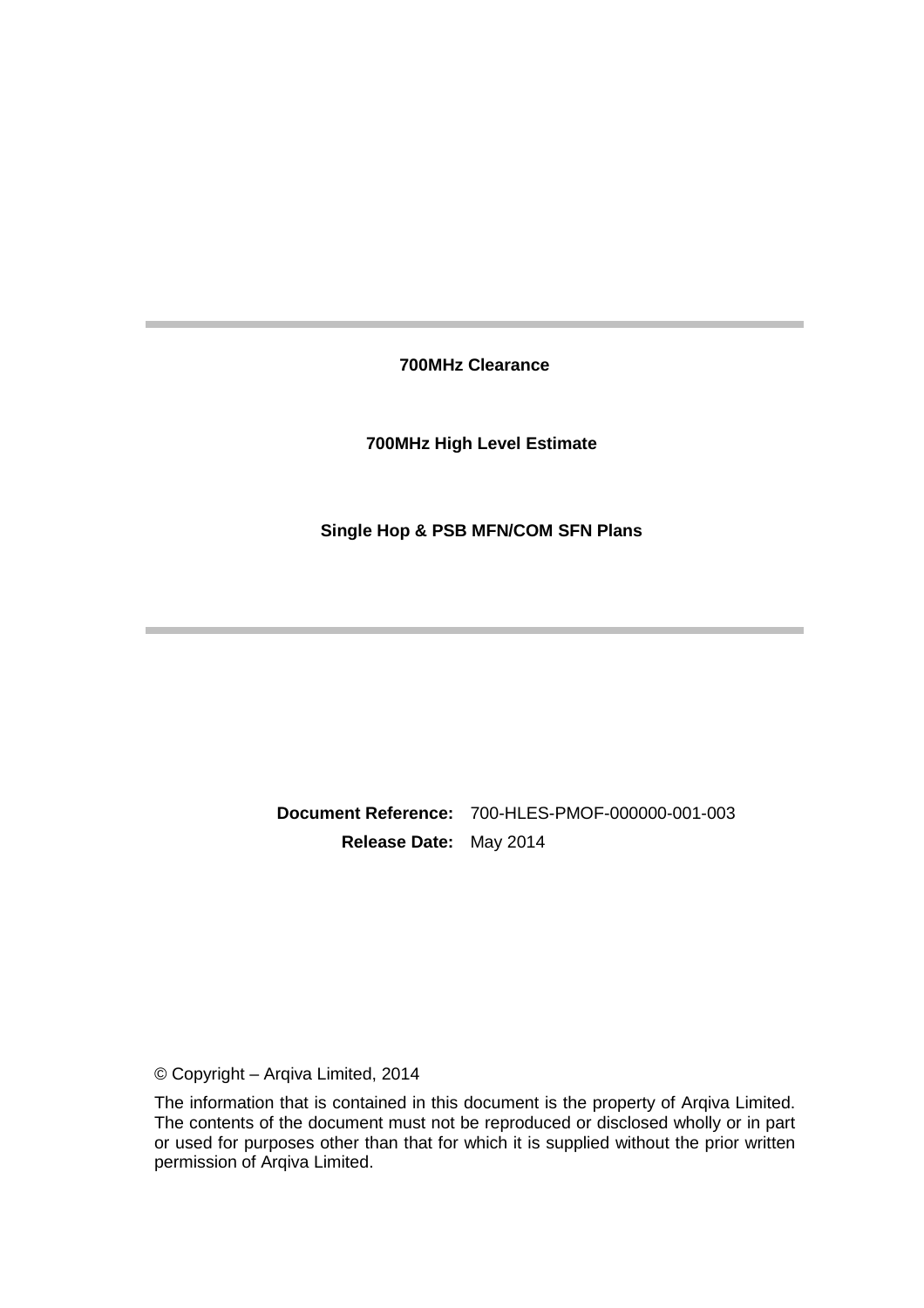## Document Details

| <b>General Detail</b>       |                                                                                                                                                                                                                                                                   |  |  |
|-----------------------------|-------------------------------------------------------------------------------------------------------------------------------------------------------------------------------------------------------------------------------------------------------------------|--|--|
| Abstract                    | In order to prepare a Cost Benefit Analysis relating to the implementation of<br>a 700MHz Clearance programme, this document has been prepared to<br>provide a High Level Estimate in respect of the 'Single Hop Plan'/ 'PSB<br>MFN COM SFN Plan'.                |  |  |
|                             | The figures herein are provided for the sole purpose of informing the Cost<br>Benefit Analysis programme and are based on a large number of<br>assumptions which shall be subject to change.                                                                      |  |  |
|                             | This document is not a quotation and the true cost of Clearance shall be<br>subject to a detailed programme of analysis and consultation between<br>stakeholders and shall depend upon the final details of the frequency plan<br>and clearance rollout schedule. |  |  |
|                             | This document has been produced to provide interested parties with an<br>overview of the impact of 700 MHz Clearance on the Digital Terrestrial<br>Television network.                                                                                            |  |  |
| Author                      | Jason Harvey; Neal Ackroyd                                                                                                                                                                                                                                        |  |  |
| Verifier                    | <b>Tony Mattera</b>                                                                                                                                                                                                                                               |  |  |
| Owner                       | <b>Tony Mattera</b>                                                                                                                                                                                                                                               |  |  |
| <b>Optional Information</b> |                                                                                                                                                                                                                                                                   |  |  |
|                             | Author Defined Reference No<br>Project No                                                                                                                                                                                                                         |  |  |
| Cross<br>Reference          |                                                                                                                                                                                                                                                                   |  |  |

| <b>Document History</b> |          |                             |  |
|-------------------------|----------|-----------------------------|--|
| Ver                     | Date     | Amendment                   |  |
| 001                     | Nov 2013 | First issue to Ofcom        |  |
| 002                     | Dec 2013 | Re-issue following comments |  |
| 003                     | May 2014 | Final version               |  |
|                         |          |                             |  |
|                         |          |                             |  |
|                         |          |                             |  |
|                         |          |                             |  |
|                         |          |                             |  |
|                         |          |                             |  |
|                         |          |                             |  |
|                         |          |                             |  |
|                         |          |                             |  |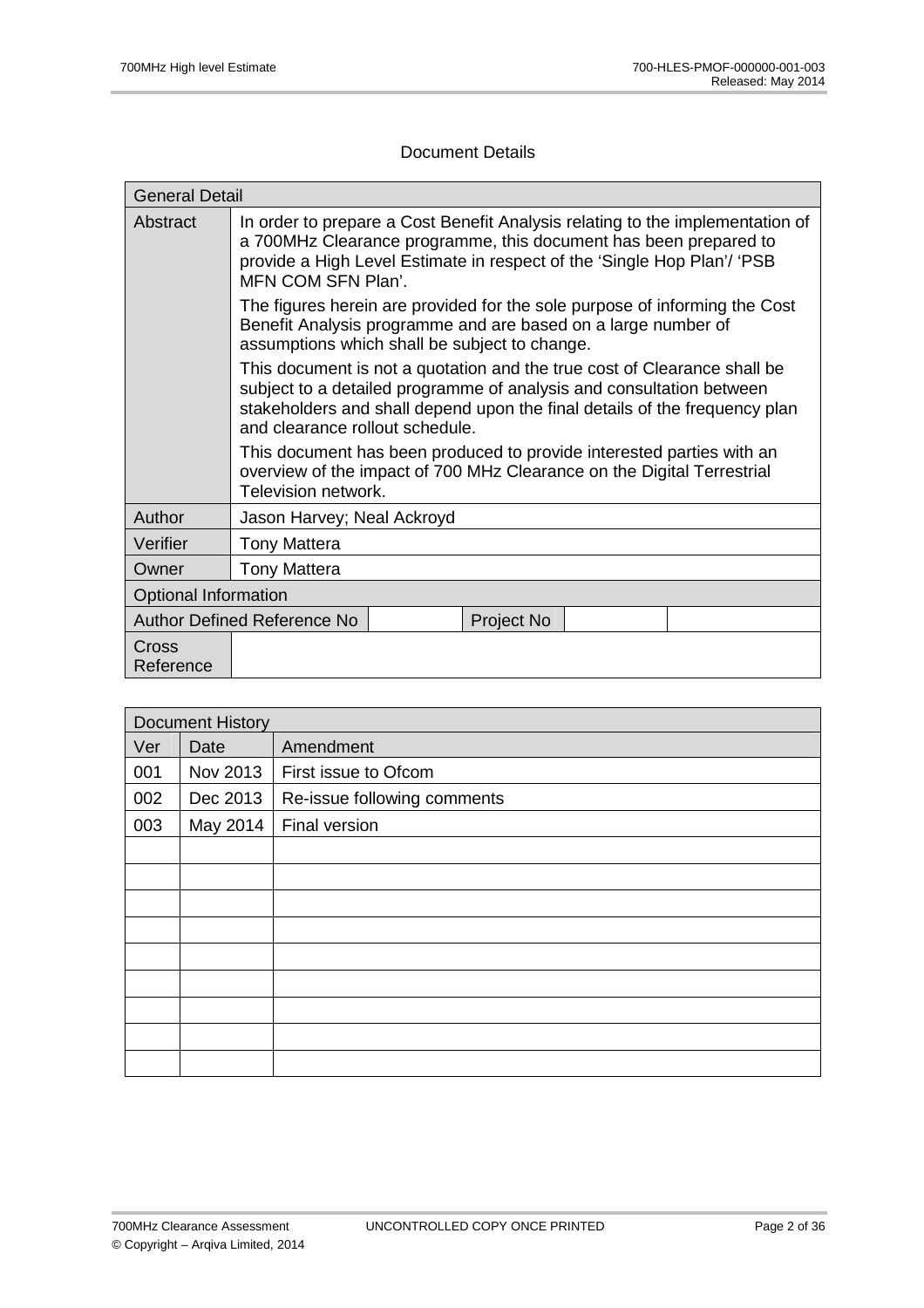# **Table of Contents**

| 1              |      |                                                                        |  |
|----------------|------|------------------------------------------------------------------------|--|
|                | 1.1  |                                                                        |  |
|                | 1.2  |                                                                        |  |
|                | 1.3  |                                                                        |  |
|                | 1.4  |                                                                        |  |
| $\mathbf{2}$   |      |                                                                        |  |
|                | 2.1  |                                                                        |  |
|                | 2.2  |                                                                        |  |
| 3              |      |                                                                        |  |
|                | 3.1  |                                                                        |  |
|                |      | 3.1.1                                                                  |  |
|                | 3.2  |                                                                        |  |
|                |      | 3.2.1                                                                  |  |
| 4              |      |                                                                        |  |
| 5              |      |                                                                        |  |
| 6              |      |                                                                        |  |
| $\overline{7}$ |      |                                                                        |  |
| 8              |      |                                                                        |  |
| 9              |      |                                                                        |  |
| 10             |      |                                                                        |  |
| 11             |      |                                                                        |  |
|                |      |                                                                        |  |
|                |      | 11.1.1                                                                 |  |
|                | 11.2 |                                                                        |  |
|                |      | 11.2.1                                                                 |  |
|                |      | 11.2.2                                                                 |  |
|                |      | 11.2.3                                                                 |  |
|                | 11.3 |                                                                        |  |
| 12             |      |                                                                        |  |
| 13             |      |                                                                        |  |
|                | 13.1 |                                                                        |  |
|                |      | Development of a 700MHz Clearance Engineering Principles document(s)30 |  |
|                | 13.2 |                                                                        |  |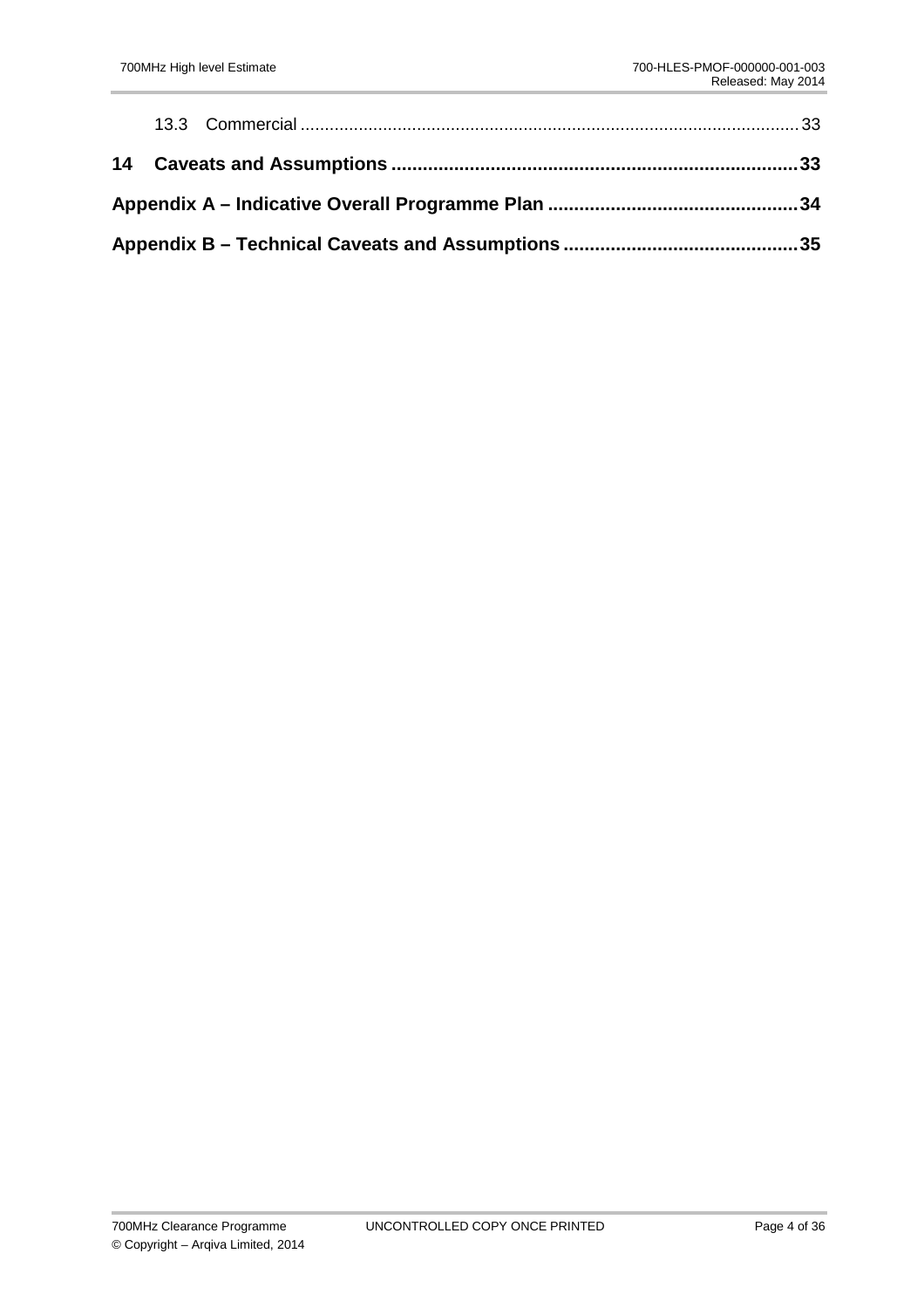# **Disclaimer**

This High Level Estimate (HLE) for a potential future 700 MHz Spectrum Clearance Programme is provided by Arqiva Terrestrial Broadcast for Ofcom, and subject to the following disclaimers:

- This document purely indicates the technical design challenges that would need to be overcome in order to clear that spectrum based on two potential future frequency plans. This report does not imply Arqiva's support for any 700 MHz Clearance requirement.
- The issues raised are based on a high-level review, drawing on the experience of the Arqiva Network Design Group with DSO and 800 MHz Clearance. In order to provide a comprehensive analysis for 700 MHz Clearance, far more detailed work would be required. An overview of the type of work that would need to be undertaken is provided in this document.
- The scope and detail of the potential 700MHz Clearance Programme is subject to change and the High Level Estimates reflected herein relate solely to the scenarios modelled based upon information available in Summer 2013.
- The HLE presented in this document relates ONLY to two of the possible frequency plans under consideration by the DTT Frequency Planning Group (DFPG) as of November 2013 known as the Single Hop Variant A (Ch. 29-37) plan and the PSB MFN/COM SFN plan that were provided by Ofcom to support this study. Alternative frequency plans will generate different impact on the DTT network, and thus will result in variations to scope, cost and timescales to implement.
- The Reduced SLA approach described within this document, utilising a Single Mast solution, has not been agreed with the Multiplex Operators. In the absence of detailed site by site analysis, it is recommended that the costs related to the Standard SLA Solution should be used within any Cost Benefit Analysis.
- The production of this HLE is purely to advise Ofcom's Cost Benefit Analysis related to the potential Clearance of 700 MHz spectrum. This does not represent an offer by Arqiva in respect of design and implementation of any 700 MHz Clearance Programme.
- This version of the document is confidential between Arqiva and Ofcom. The prior agreement of Arqiva is required prior to sharing this document with third parties.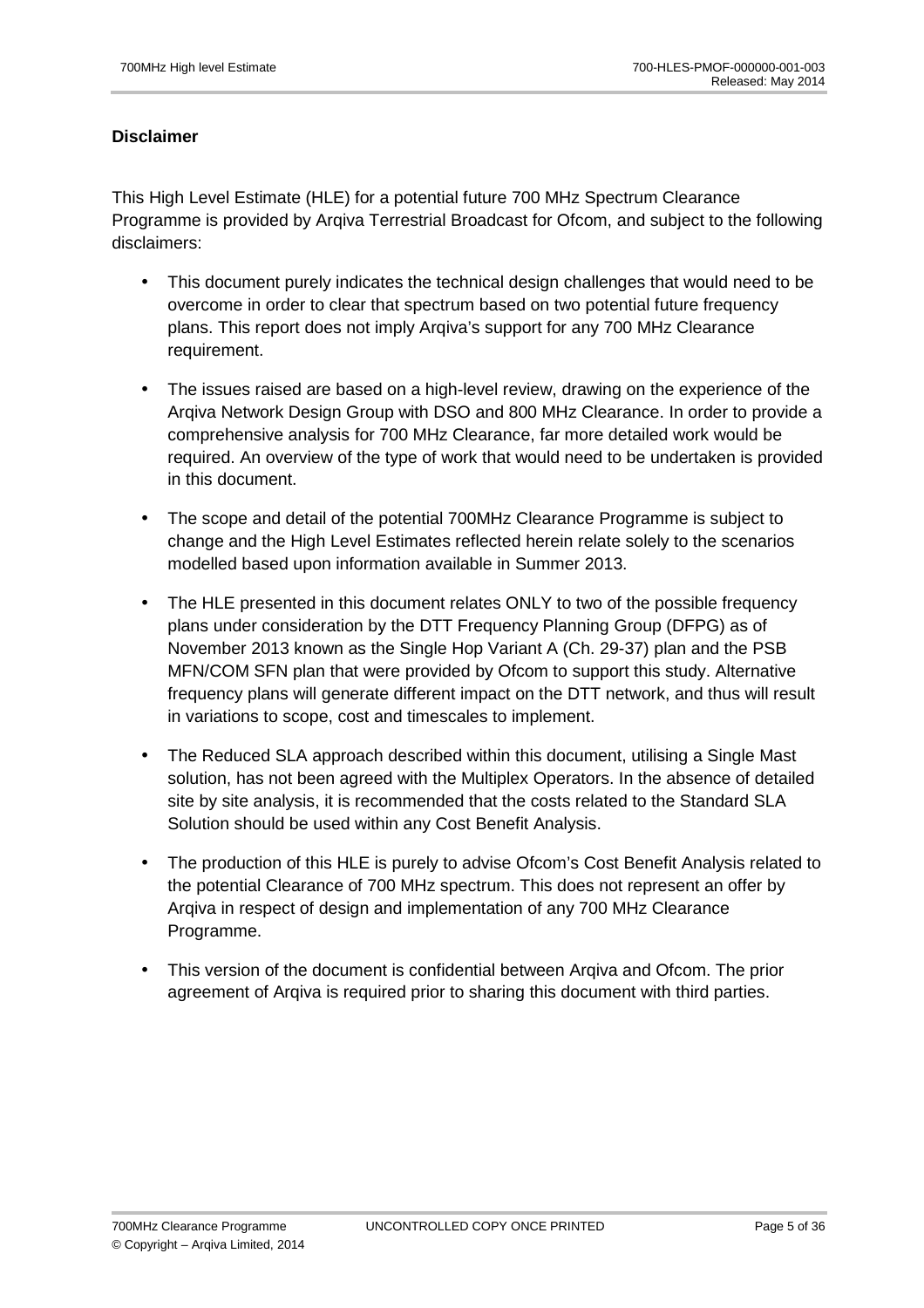# **1 Executive Summary**

# **1.1 Scope of Study**

In order to allow Ofcom to conduct a Cost Benefit Analysis (CBA) related to a potential 700MHz Clearance Programme, Arqiva Terrestrial Broadcast was requested to provide a high level estimate (HLE) in respect of two potential Clearance Plans: the Single Hop Plan and the PSB MFN/COM SFN plan.

The Single Hop plan is based upon the relocation of DTT services from RF channels above Channel 48 to channels lower down the band (including channels 31-37).

The PSB MFN/COM SFN plan is one in which the PSB multiplexes are operated as a Multi-Frequency Network (MFN) requiring approx. 6 RF channels to support each multiplex across the country, and each COM multiplex is realised as a number of regional Single Frequency Networks (SFNs). The use of SFNs on a regional basis leads to a requirement for the COM multiplexes to utilise the DVB-T2 modulation standard.

This HLE has been produced solely to inform the CBA process and is the result of limited technical analysis and does not constitute a quotation in respect of the Clearance Programme.

The following elements have been taken into account:

- Clearance of the High Power Multiplexes
- Local TV Network Re-Engineering
- New 600MHz HD Multiplexes Service Continuity
- Northern Ireland Multiplex Re-Engineering

It is currently unclear whether conversion of the entire DTT platform to DVB-T2 will be required as part of the 700MHz Clearance Programme. The use of DVB-T2 will provide additional flexibility to the International Co-ordination process and is expected to mitigate any potential impact on coverage.

For the Single Hop plan, where current assumptions do not include conversion of the current five DVB-T multiplexes to DVB-T2, a separate additional 'delta cost' is provided to cover such a conversion at Clearance (in case it should be required).

For the PSB MFN/COM SFN scheme, conversion of the COM muxes to DVB-T2 is an intrinsic part of the frequency plan. In addition to the HLE for Clearance based on the PSB MFN/COM SFN plan, an estimate is also provided herein relating to the additional cost of converting the PSB DVB-T multiplexes to DVB-T2. This is provided as a 'delta cost' since it is not an intrinsic requirement of the current PSB MFN/COM SFN plan

The costs provided herein are indicative only and, as is the case with the 700MHz Clearance programme itself, further analysis and discussion shall be required with Stakeholders to allow implementation plans, a programme of works and detailed costs to be developed.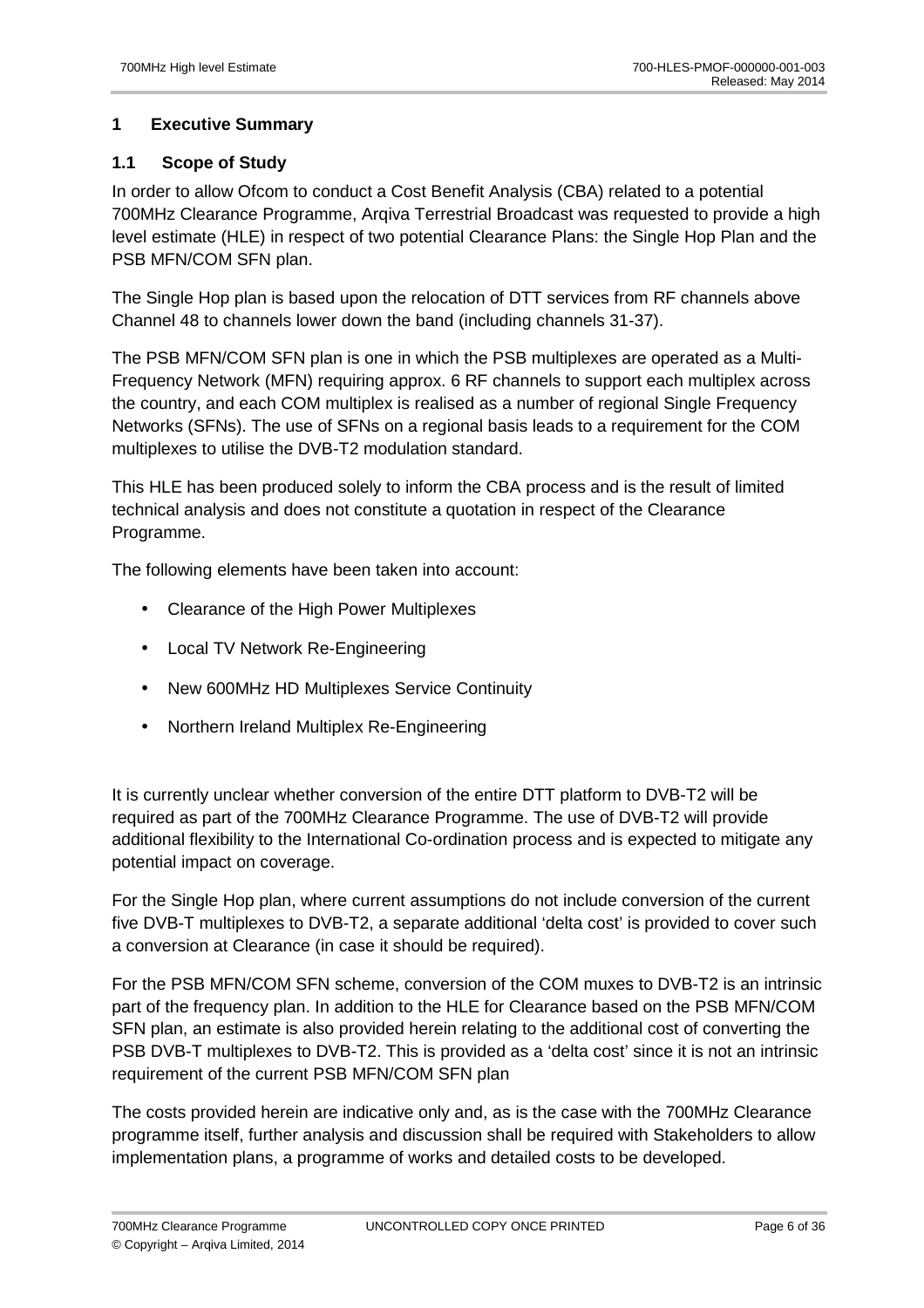The DVB-T2 cost estimates herein relate solely to the modifications which are required at Arqiva transmitter sites and, unless otherwise stated, do not include costs associated with compression or distribution system upgrades.

It should also be noted that the HLE herein relate to Arqiva costs only and does not include any provision in respect of costs associated with administration of the overall Clearance Programme (such as those which may be incurred by Digital UK), a public help scheme, consumer communication programme or domestic receiver or aerial upgrades

# **1.2 Comparison of the Two Plans**

If the Single Hop Plan is considered to represent a 'Baseline Solution' then the key differences between it and the PSB MFN/COM SFN Plan can be summarised as follows:

- Additional Main Station Upper 50 antenna replacements have been identified at three sites.
- Removal of requirement to replace antennas at four Main Station Lower 32 sites.
- Additional line feeds and equipment associated with SFNs at three sites due to requirement for these sites to form part of an SFN.
- Costs for upgrading COM multiplexes to DVB-T2 as required by frequency plan, and labour associated with implementation of DVB-T2 for three multiplexes at 80 sites.
- Combiner units added to existing chain (as per 800 MHz Clearance) at two sites.
- New permanent combiner chains at three sites.
- An additional Transportable Transmitter is expected to be required to deliver the proposed roll out plan compared with plan proposed against Single Hop Variant A frequency plan.
- GPS, T2 Gateway and TSA costs added to transportable transmitter requirement to cover for COM DVB-T2 SFNs.
- The number of public events is reduced but overall timescale remains the same due to additional time between large events involving setting up SFNs.

Arqiva estimates that the change of scope between the Single Hop Variant A plan and the PSB MFN/COM SFN plan results in an incremental cost of approximately £60M.

## **1.3 High Level Estimate – Based on 2013 costs**

In respect of the High Level estimates in this section, it should be noted that:

- a) All figures are presented in 2013 real prices; costs will inflate over time, such effects have not been included in the figures presented due to the uncertainty of the timing of any decisions/works but will apply at the time.
- b) The labour rate used to produce the estimate is in line with the current agreed 800MHz Clearance programme – this is subject to change and will be confirmed at the time of the works.
- c) This is an HLE which excludes all levies and taxes and should not be construed as an offer which is capable of acceptance; the costs exclude VAT which will be applied at the current rate.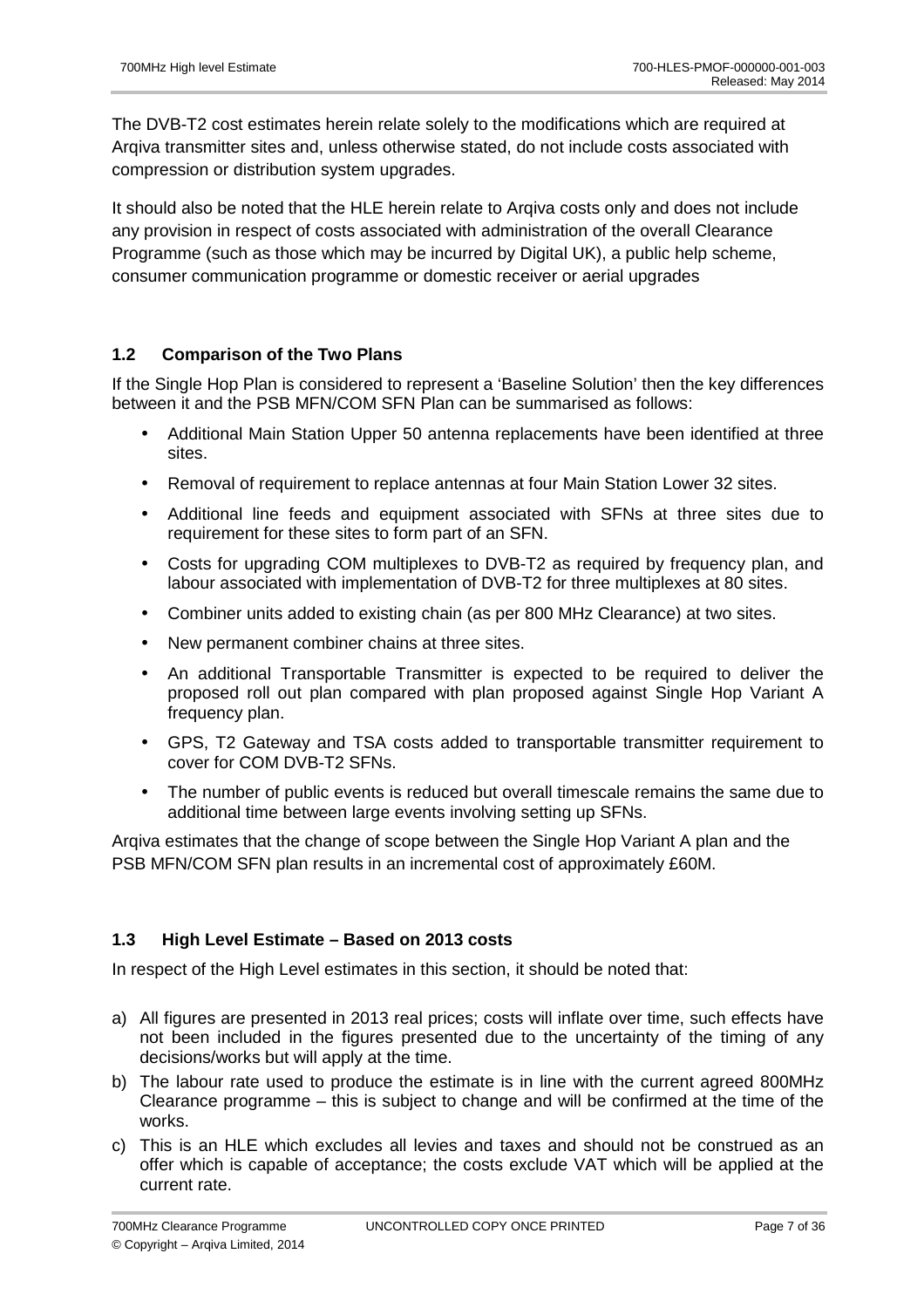- d) The Ofcom grant application, reconciliation and reporting requirements being the same as 800MHz Clearance, noting that no decisions on funding or funding mechanism have been made by Government.
- e) No DigitalUK, Broadcaster, Ofcom or Consumer costs are included.
- f) The cost estimate is based on comparison of the likely 700MHz scope to the actual costs incurred for similar work on DSO and 800MHz Clearance.

# **Clearance Activities Only**

Based on the initial studies, High Level Costs for clearance have been prepared for each of the two potential frequency plans with the intent to minimise impact on existing services.

The 'Standard SLA solution' is proposed to minimise impact on capabilities of each station (performance and redundancy) to ensure minimal impact on the contractual SLAs between Arqiva and the Multiplex Operators.

To provide the 'Standard SLA solution', temporary mast and antenna systems would need to be deployed at all Main Stations where any antenna works are required. The nominal baseline solution would be to adopt this 'Dual Mast Approach' to minimise the impact on service. Where the provision of a temporary mast is simply not possible, Arqiva has considered a 'Single Mast Solution' (where issues may exist to prevent deployment of a temporary mast) but there would be an inevitable risk to service.

As a baseline for the analysis herein, it has been assumed that the 'Dual Mast Approach' can be deployed wherever antenna works are required leading to an overall 'Standard SLA solution'.

The Standard SLA solution, based on current assumptions, would require a significant number of temporary mast / antenna systems to be provided at the Main Stations. In the absence of detailed site by site analysis, Arqiva recommends that the costs related to the Standard SLA Solution should be used within any Cost Benefit Analysis as they represent the upper end of likely cost outcomes for the options considered.

The 700MHz Clearance Programme 'High Level Estimate' is made up of the following elements:

- Main station antenna works, including temporary masts and antennas.
- Main station groundworks (civils, power, system integration and RF feeders)
- Main station temporary transmitters (transportables)
- Main station temporary combiners
- Relays transmit antennas; RBL antennas and site modification works
- Service continuity provision
- Transition issues and consequential works
- Other scope (Legal fees; IT development; Test equipment logistics; On-site security)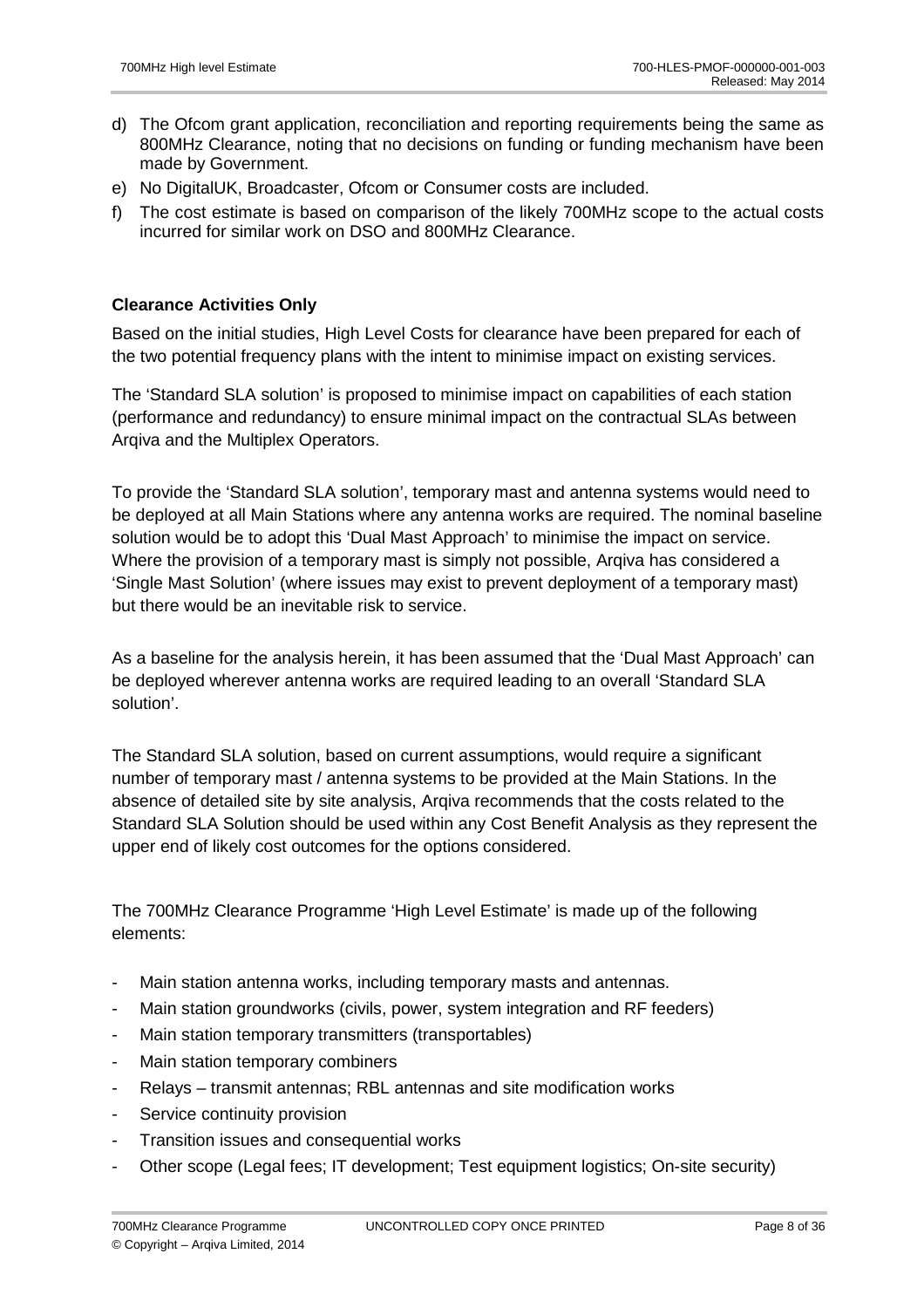- Design assessment costs (Antenna assessments helitests, modelling and works tests)
- Argiva Commercial & Finance and Technical Labour

Transition from DVB-T to DVB-T2 for COM multiplexes is also required as an intrinsic part of the PSB MFN COM SFN plan.

| <b>Standard SLA</b><br>Solution | Total (£M) |
|---------------------------------|------------|
| SINGLE HOP                      | 410        |
| <b>PSB MFN COM SFN</b>          | 470        |

### NB. All figures are presented in 2013 real prices; costs will inflate over time

These figures assume no change of DVB mode for PSB multiplexes but, for the PSB MFN COM SFN plan, include a change in mode as required for the frequency plan for COM multiplexes.

Based on the high level assumptions contained herein, it is envisaged that Clearance events would take place during the period 2019 to 2021. In order to achieve these dates we strongly recommend that, planning and preparatory works commence in 2014.

### **It should be noted that Arqiva cannot commit to a defined timetable until the spectrum plan, roll-out order and key assumptions regarding the scope of work e.g. number of temporary masts and antenna builds are better defined.**

## **Alternative Approach – Reduced SLA**

In circumstances where antenna replacement is required, the provision of a temporary mast (the Dual Mast Approach) will minimise impact on service and allow the 'Standard SLA Solution' to be provided.

However, in the event that this approach is not feasible, alternative schemes will need to be considered. Under certain circumstances, and only where the potential impact to service can be maintained within limits acceptable to Multiplex Operators (which shall vary depending on the specific implications at a station) then an alternative 'Single Mast Approach' could be considered.

The Single Mast approach would avoid the requirement to provide a temporary structure through the reconfiguration of existing antennas. However, this approach would almost certainly need to a compromise on coverage under certain circumstances which would have to be considered in detail on a site by site basis. The feasibility or otherwise of a 'Single Mast' (Reduced SLA) solution cannot be assessed at this time and, as a result, the Dual Mast (Standard SLA) approach should be considered as the preferred approach in respect of any main station antenna replacement.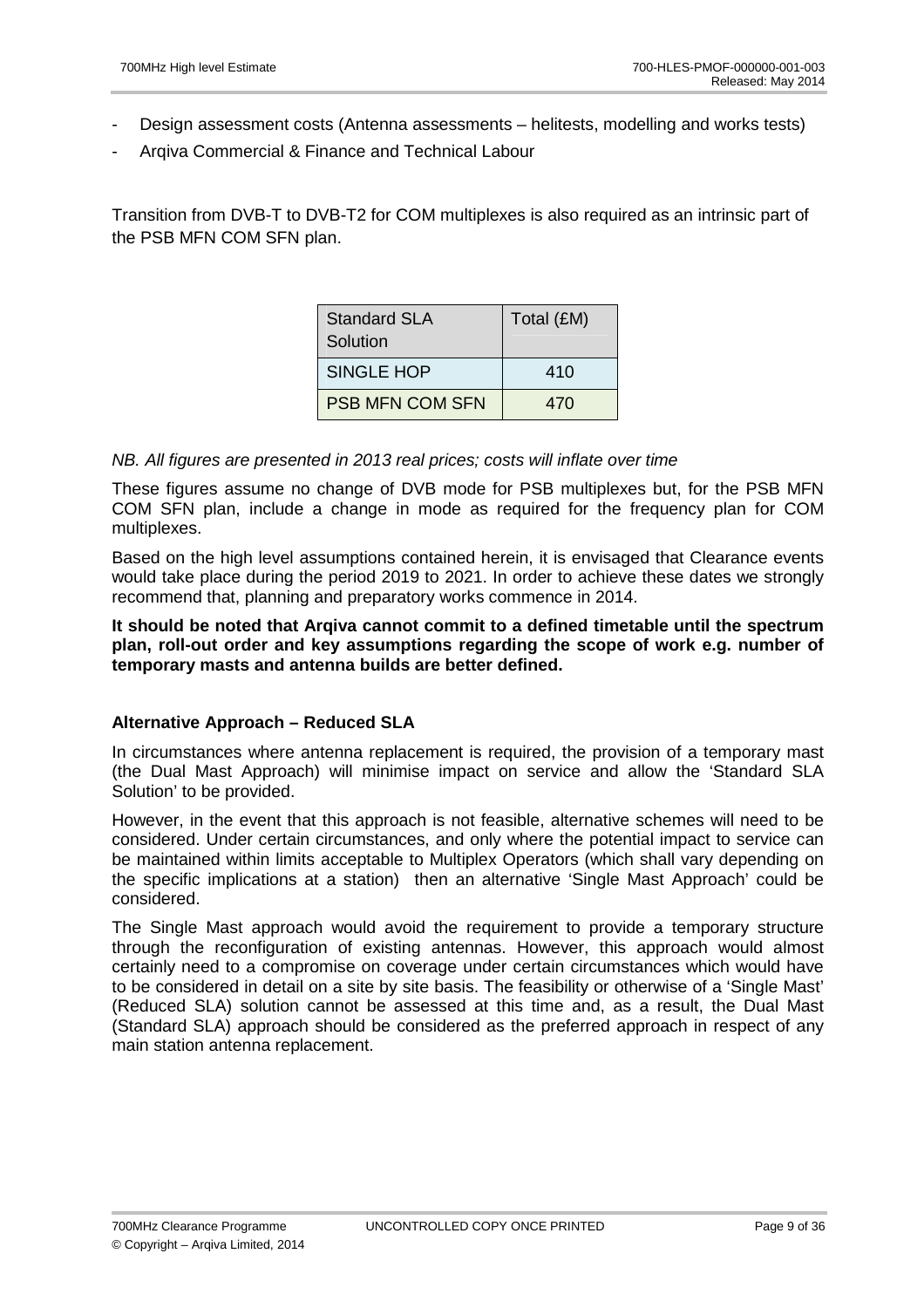Transition from DVB-T to DVB-T2 for COM multiplexes is also required as an intrinsic part of the PSB MFN COM SFN plan.

| Reduced SLA<br>Solution | Total (£M) |
|-------------------------|------------|
| <b>SINGLE HOP</b>       | 310        |
| <b>PSB MFN COM SFN</b>  | 360        |

NB. All figures are presented in 2013 real prices and are subject to annual RPI indexation.

**In the absence of detailed site by site analysis, Arqiva recommends that the costs related to the Standard SLA Solution should be used within any Cost Benefit Analysis**  as they represent the upper end of likely cost outcomes for the options considered.

### **Local TV Network Re-engineering**

In order to ensure continuity of Local TV services during and in the absence of an agreed spectrum plan, after 700MHz Clearance, we have assumed that a complete re-engineering programme would be required.

It is recommended that the re-engineering methodology related to Local TV should be reviewed following confirmation of the Local TV frequency plan and analysis of the detailed implications arising from the Clearance programme.

## **New HD Mux Impact**

Based on current assumptions, no additional scope, over and above the Clearance works, has been identified in respect of the New HD multiplexes. It should be noted however that, should the provision of temporary masts at some sites not be possible, the impact on the New HD multiplexes shall have to be carefully assessed on a site-by-site basis. In the event that the impact is assessed as unacceptable the solution, scope and associated works shall be subject to review.

### **Northern Ireland Multiplex**

The Northern Ireland multiplex operates from three sites and will be affected by 700MHz Clearance. However, the scope of the modifications may be relatively small, based on this version of the Single Hop plan, and is covered within the scope of the HLE related to the main 700MHz Clearance programme. The re-engineering methodology related to the Northern Ireland Multiplex will need to be reviewed following confirmation of the frequency plan and the detailed implications arising from the Clearance programme.

### **DVB-T2 Transition**

In the event that DVB-T2 transition is required at Clearance, Arqiva has considered a potential methodology as outlined in section 10.

For the Single Hop plan, where current assumptions do not include conversion of the current five DVB-T multiplexes to DVB-T2, a separate additional 'delta cost' is provided to cover such a conversion at Clearance (in case it should be required). For the PSB MFN, COM SFN plan, the PSBs can remain as DVB-T. Despite the fact that the plan includes three additional SFNs, analysis by the DTT Frequency Planning Group (DFPG) suggests that these SFNs can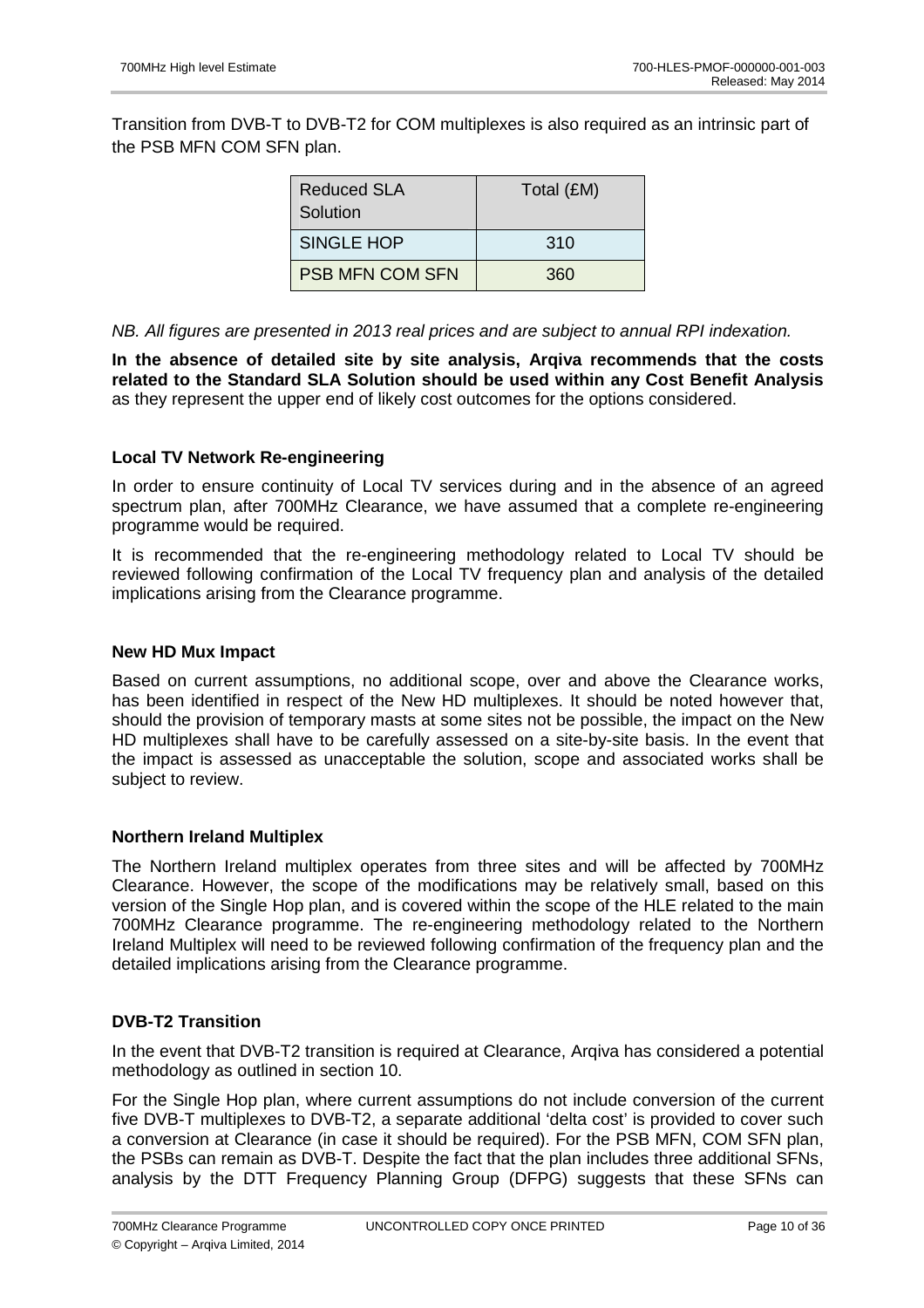operate in the current DVB-T mode, a T2 price delta is provided in the event that DVB-T2 transition is required for the PSB Multiplexes in addition to the COM Multiplexes at Clearance.

Based on preliminary discussions with the equipment suppliers in respect of DVB-T2 conversion, the HLE may be summarised as shown in the table below.

|                        | Total (£M) |
|------------------------|------------|
| <b>SINGLE HOP</b>      |            |
| T2 Delta (5 muxes)     | 50         |
|                        |            |
| <b>PSB MFN COM SFN</b> |            |
| T2 Delta (2 muxes)     | 30         |
|                        |            |

NB. All figures are presented in 2013 real prices; costs will inflate over time

## **1.4 Commercial Qualifications and Assumptions**

A range of commercial qualifications and assumptions apply to this HLE. If these assumptions do not hold, the costs of clearance could be substantially different to those presented here. The key assumptions and qualifications are:

- a) This is an HLE related to the implementation of Clearance based upon the Single Hop and the PSB MFN/COM SFN Plan. Any alternative frequency plan shall require a complete review of the impact on the infrastructure, the associated scope and costs of implementation.
- b) The technical and implementation feasibility of the assumptions underlying the HLE have not been fully validated, e.g.it has been assumed that it will be possible to obtain land and planning permission to build a temporary mast on all the sites that have been identified as needing a temporary mast and antenna system in order to meet SLA agreements.
- c) This HLE assumes no power supply upgrades by the Regional Electricity Companies (REC). This could have significant impact on the timescale and cost of the programme.
- d) High level implementation principles have been discussed with Multiplex Operators but approval and acceptance of potential risk to service during implementation works cannot be assumed by Arqiva until express approval has been received.
- e) This HLE is based upon the Single Hop and the PSB MFN/COM SFN plan and a provisional roll-out order. The implementation methodology and overall cost of the programme shall require review in the event of variations to the spectrum plan or roll-out order.
- f) Arqiva is unable to confirm the programme start and completion date until the spectrum plan has been finalised by Ofcom following International Co-Ordination. The dates provided herein are purely indicative based on the assumptions that the main station frequency plan is locked down by the end of 2015 with confirmed restrictions. International Co-ordination restrictions may impact the scope and cost assumptions currently made to build up the HLE.
- g) Based on the commissioned scope for the HLE, Arqiva has only been able to carry out a preliminary high level assessment of the antennas and likely replacements. Until a full assessment has been completed, Arqiva will not be able to confirm the programme start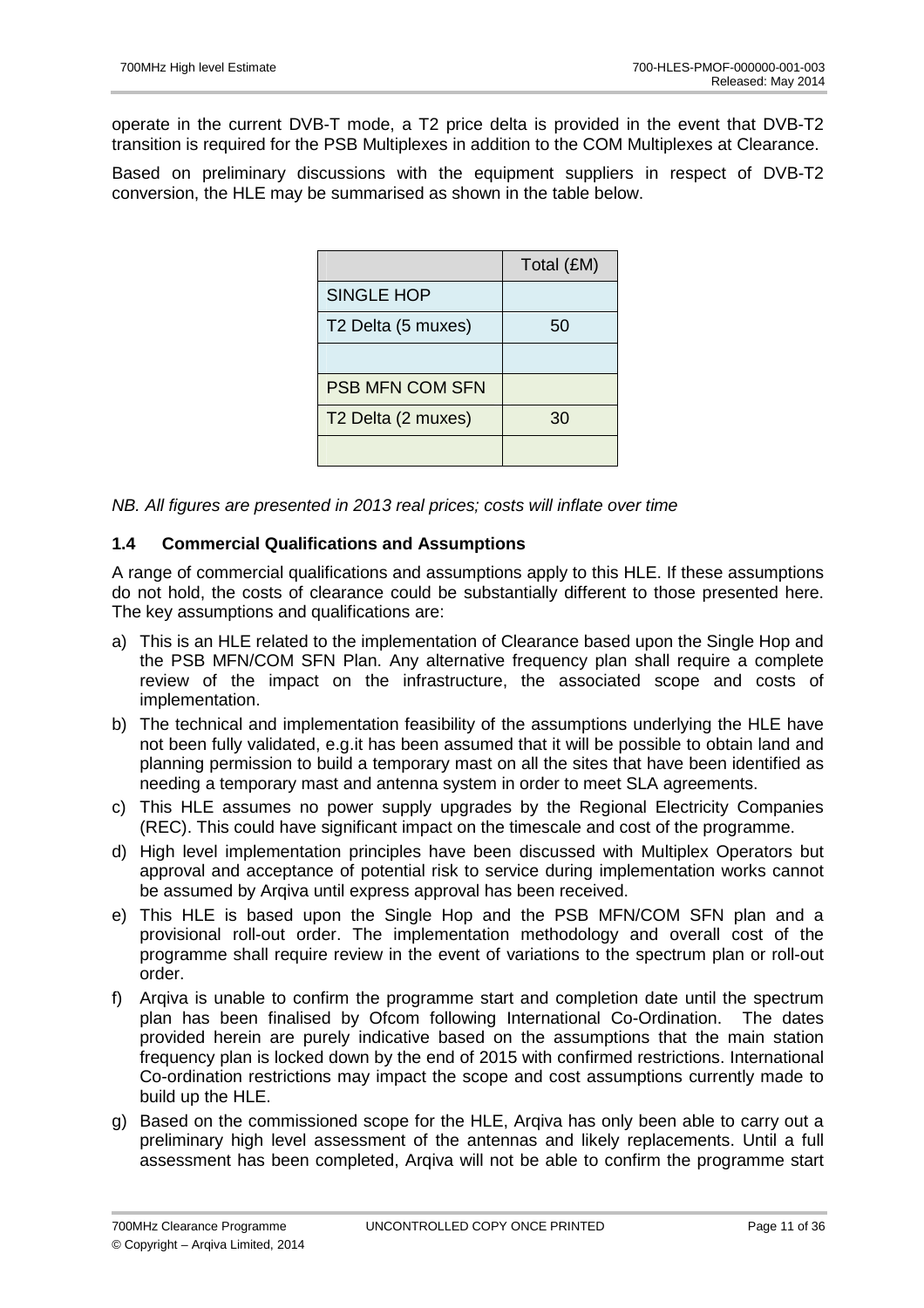and completion dates as antennas and any temporary mast / antenna systems are likely to form the programme critical path.

- h) Arqiva has provided costs for the scope detailed in this report. No allowance has been made for 'exceptional risks' or other matters that have a material impact upon the programme including any changes to the scope of work or timescales.
- i) The estimate is based upon activities by Arqiva only (no allowance has been made for work by Ofcom, Digital UK, Broadcasters and Consumers activities).
- j) Any changes to Law or the Regulatory Framework (e.g. Health and Safety legislation) may require changes during the period of the works and revisions to the estimate
- k) If there is any Code of Practice or Engineering Standards changes during the period of the works then the estimate would need to be revisited.

The HLE does not address variations in opex which might arise as a result of the programme. Such issues may arise in respect of power consumption (where there is a change in required transmitter power). The HLE has assumed no impact on telecom link requirements.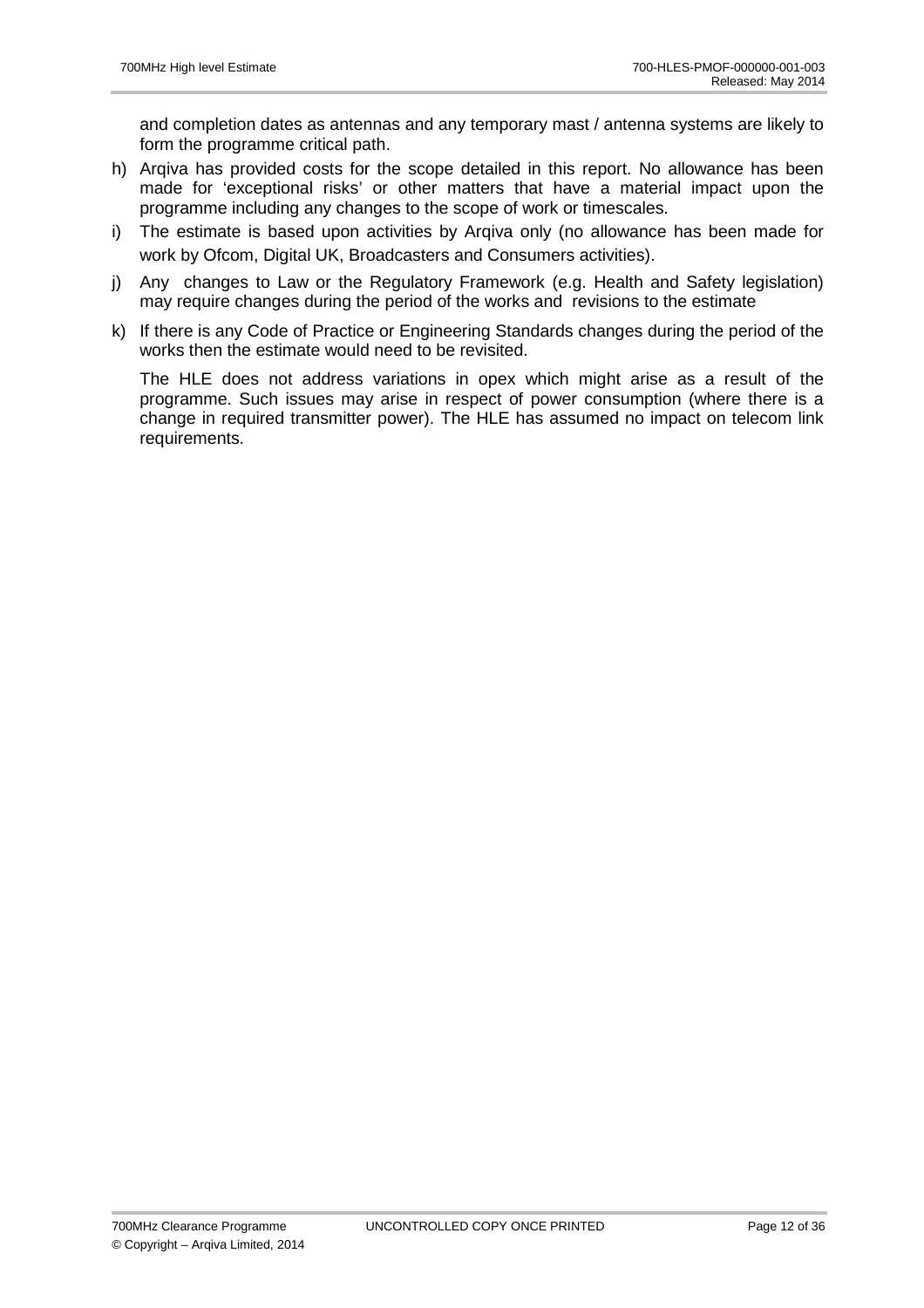# **2 Frequency Plan Summary**

Ofcom (DFPG) is currently in the process of considering a range of potential 700MHz Clearance plans (8 in total). Arqiva Terrestrial Broadcast has been requested to provide high level range estimates relating to two potential 700MHz Clearance Plans and this document relates to the analysis of the Single Hop and PSB MFN COM SFN plans.

# **2.1 Plan 1: The Single Hop Plan.**

The Single Hop plan requires services currently above channel 48 to be transferred down the band to channel 29 – 37 (Single Hop Variant A). This is been expected to give rise to the minimum relative level of impact on the DTT Network infrastructure (subject to confirmation following the analysis of the further options).

It should be noted that the relative merits of alternative Clearance Plan options are currently being assessed within DFPG and no decision has been made on the option (if any) which is to be executed.

It is understood that the Single Hop plan could lead to an adverse impact on COM coverage depending on International Co-ordination issues which are yet to be addressed.

Arqiva Terrestrial Broadcast has produced an HLE herein based upon implementation of the nominal 'DVB-T' Single Hop plan (which would result in five DVB-T multiplexes and one DVB-T2 multiplex). An estimate is also provided herein for the additional cost relating to the implementation of a 'DVB-T2' Single Hop variant (the 'DVB-T2 Delta').

A DVB-T2 variant would result in a main UK DTT network comprised of six DVB-T2 multiplexes and the use of DVB-T2 would be expected to provide a greater range of options to the International Co-ordination process to maintain the coverage of the network.

The HLE is based upon the Single Hop frequency plan provided by Ofcom in respect of the Main Stations only. A frequency plan for the relays is yet to be produced but, to avoid potential interference between main stations and relays; it has been assumed that all multiplexes transmitted from relay stations shall be subject to modification.

# **2.2 Plan 2: The PSB MFN COM SFN Plan.**

The PSB MFN COM SFN Plan involves the relocation of services currently above channel 48, with some preference to aim to keep PSB services close to their current operating frequencies in an attempt to reduce the impact on viewer receive antennas. As a result, a number of COM SFNs are created which require DVB-T2 transmission mode.

It should be noted that the relative merits of alternative Clearance Plan options are currently being assessed within DFPG and no decision has been made on the option (if any) which is to be executed.

Arqiva Terrestrial Broadcast has produced an HLE herein based upon implementation of the nominal PSB MFN COM SFN plan (which would result in two DVB-T multiplexes and four DVB-T2 multiplexes). An estimate is also provided herein for the additional cost relating to the implementation of 'DVB-T2' for two PSB multiplexes (the 'DVB-T2 Delta').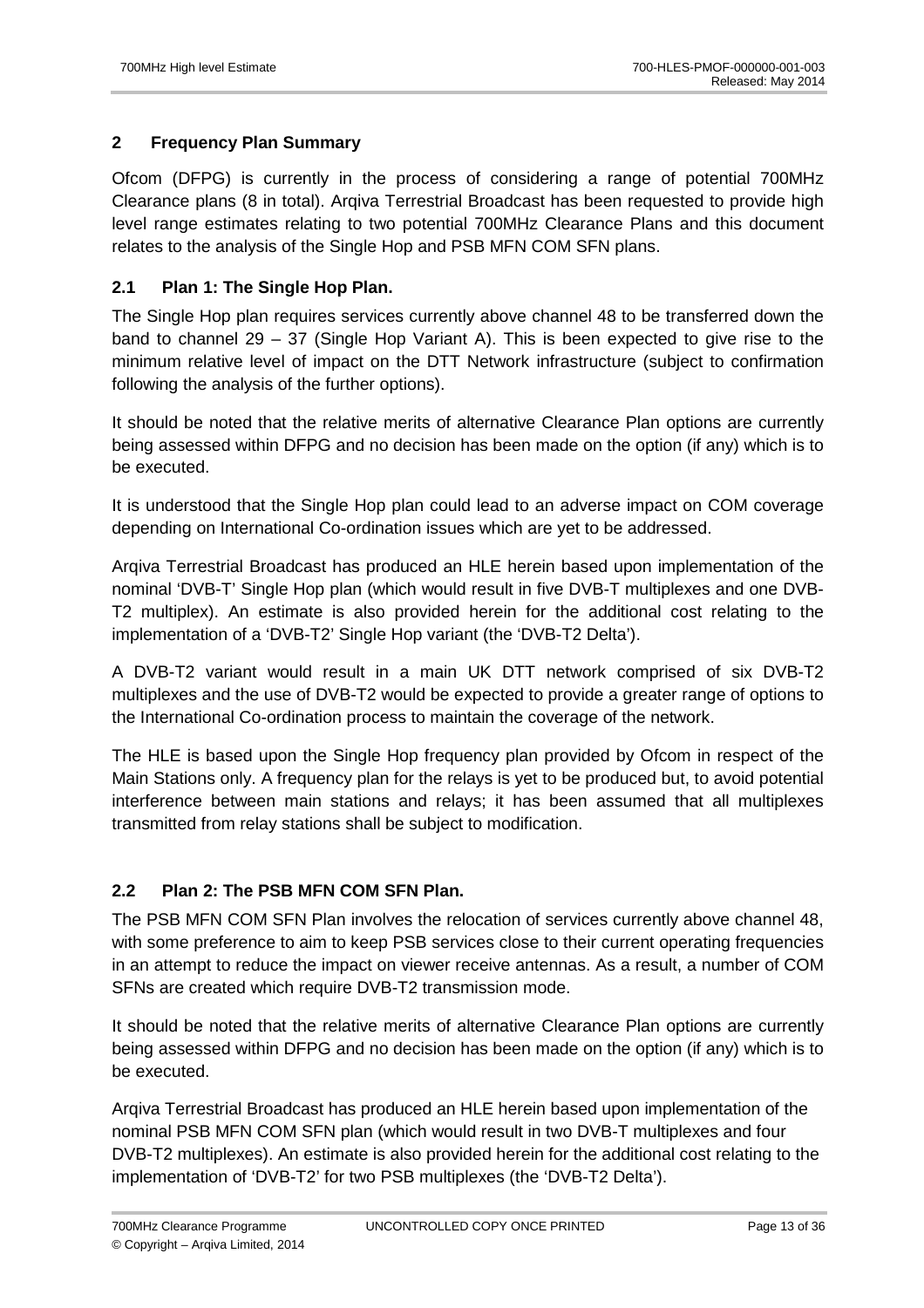A DVB-T2 variant would result in a main UK DTT network that comprises of six DVB-T2 multiplexes and the use of DVB-T2 would be expected to provide a greater range of options to the International Co-ordination process to maintain the coverage of the network.

The HLE is based upon the PSB MFN COM SFN frequency plan provided by Ofcom in respect of the Main Stations only. A frequency plan for the relays is yet to be produced but, to avoid potential interference between main stations and relays; it has been assumed that all multiplexes transmitted from relay stations shall be subject to modification.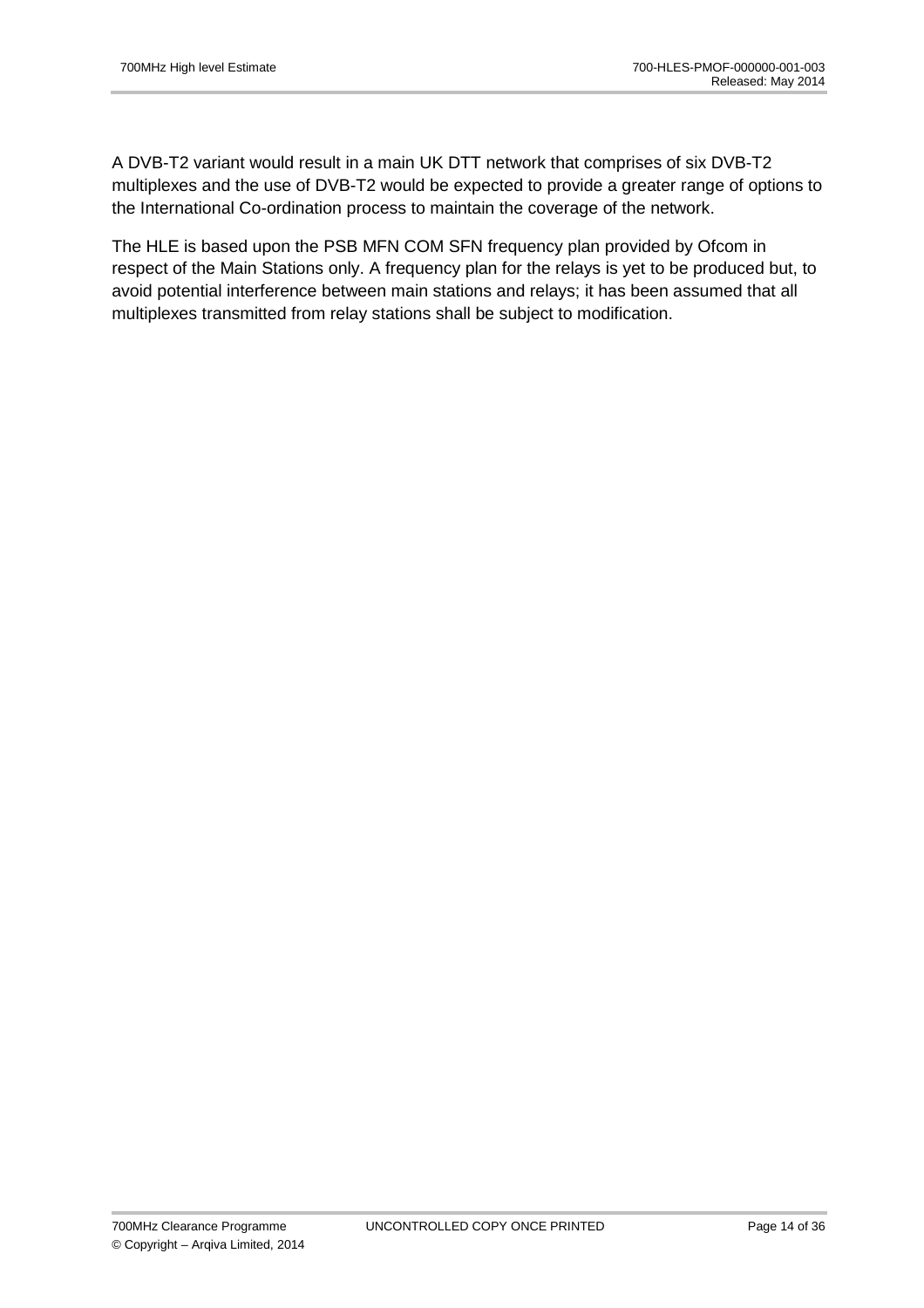# **3 Main Station Impact**

Any requirement to change frequency at a Main Station (ie. the top 80 highest power stations) shall lead directly to modification of the DTT infrastructure (transmitters and combiner units) and can also lead to a requirement to replace antenna system.

### **3.1 Antenna Impact**

A high level assessment has been conducted in respect of the main and reserve antenna systems at each of the 80 Main Stations. It should be noted that the assessment has been based purely on desktop study and will be subject to change following a detailed technical assessment. Such technical assessment shall include the provision of theoretical performance across the UHF band, helicopter testing, coverage assessment and discussion and agreement with multiplex operators on acceptable overall performance.

## **3.1.1 Antenna Replacement**

Any requirement to replace a main station antenna may lead, at best, to loss of antenna redundancy during re-engineering or, at worse, loss or degradation of service in the event of problem with the antenna subsystem during modification works. These issues can however be avoided through the provision of temporary mast and antenna systems which could provide additional service security throughout antenna modification works – the Dual Mast Solution.

## **The Dual Mast solution**

The Dual Mast Solution requires the provision of a mast adjacent to the current structure on which temporary antenna systems would be provided in order to avoid loss of redundancy during replacement of the permanent antenna systems. This solution would, theoretically, lead to minimal SLA impact.

At the majority of sites temporary antenna systems cannot be provided on existing masts since the structures cannot accommodate additional antennas of a similar size to the current DTT antennas.

Adopting the dual mast solution will lead to minimal SLA impact since main and reserve antenna systems, capable of operation at nominal powers, would be available throughout the modification works on the temporary mast. Services would be subject to switching breaks but, when operating on the temporary antennas, it would be intended that there would be no degradation in the transmitted powers (known as Effective Radiated Power or 'ERP'). The feasibility or otherwise of providing 'no degradation on ERP' and the temporary mast shall need to be assessed on a site by site basis. It has been assumed herein that this would be possible but this shall be subject to detailed review.

The relative locations of two structures could lead to an impact on coverage. This will be assessed during the design and planning phase.

The chart below shows an indicative timeline related to works at a main station where temporary mast and antennas are required (NB. this is notional since consideration has to be given to the fact that similar work shall be required simultaneously at multiple sites).

It should be noted that our high level estimate is based upon the dual mast approach as this maintains the SLA that have been agreed with the multiplex operators. Under certain circumstances it may however not be possible or desirable to implement the dual mast solution. If the multiplex operators were prepared to accept a potential impact on SLA, then an alternative 'Single Mast Approach' could be considered. Further details on this approach are set out in Section 12.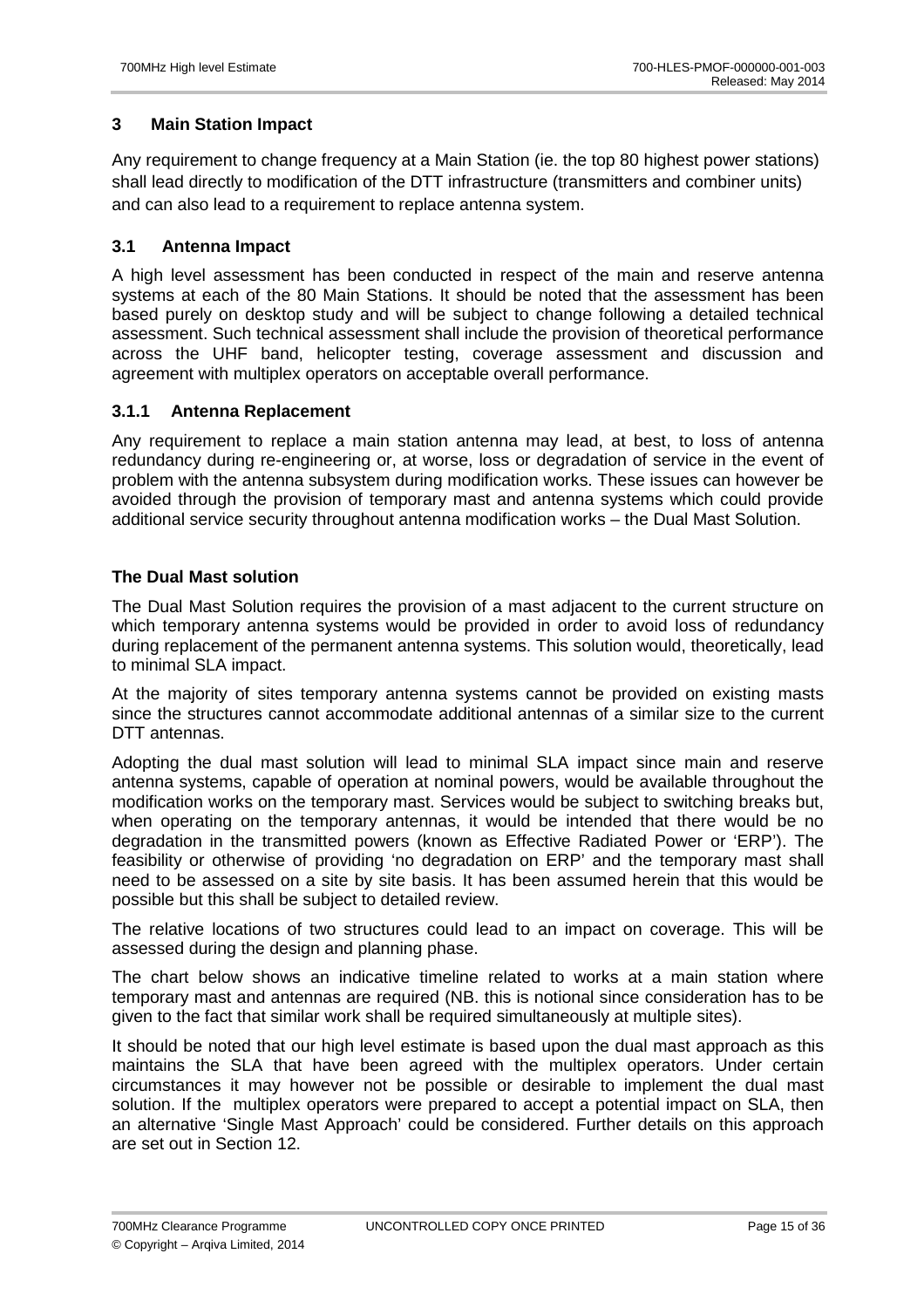### **Dual Mast Solution – indicative timetable**



At Lower 32 sites (main stations where a single split antenna is provided) it is proposed that antenna replacement would take place on a single day based upon a methodology first adopted during the DSO programme. It should be noted that, since such works are weather dependent and would take place at Clearance, some flexibility has been assumed in the actual Clearance date. In the event that Clearance dates would be strictly enforced the methodology related to Lower 32 antenna replacement works would need to be reviewed.

### **Implementation Methodology**

On the Upper 50 sites, where cantilever (main antenna) antenna replacement is required, a helicopter lift has been assumed. Whilst helicopter operations would take place during a single day, preparation and commissioning would take the cantilever out of service for approximately four weeks.

Any required replacement of cantilever antennas has been assumed to take place by helicopter.

It should be noted that the main antenna at Winter Hill is not a cantilever. At Winter Hill, main antenna and reserve antenna replacements would take place by conventional techniques as carried out on DSO and Clearance.

The replacement of wraparound antennas, such as are installed at Winter Hill, and including the reserve antennas at most high power sites, cannot be accomplished through the use of helicopters and masts would need to be rigged for such works. The replacement of a wraparound antenna is therefore more onerous, complicated and time consuming than the replacement of a cantilever antenna.

Power testing shall be required on all new antenna systems prior to Clearance. The method of power testing (for up to eight services at high power) has not been considered in detail at this time and shall be subject to discussion and review with the Multiplex Operators.

For the Lower 32 sites a one day crane lift replacement has been assumed as generally carried out during the DSO Programme.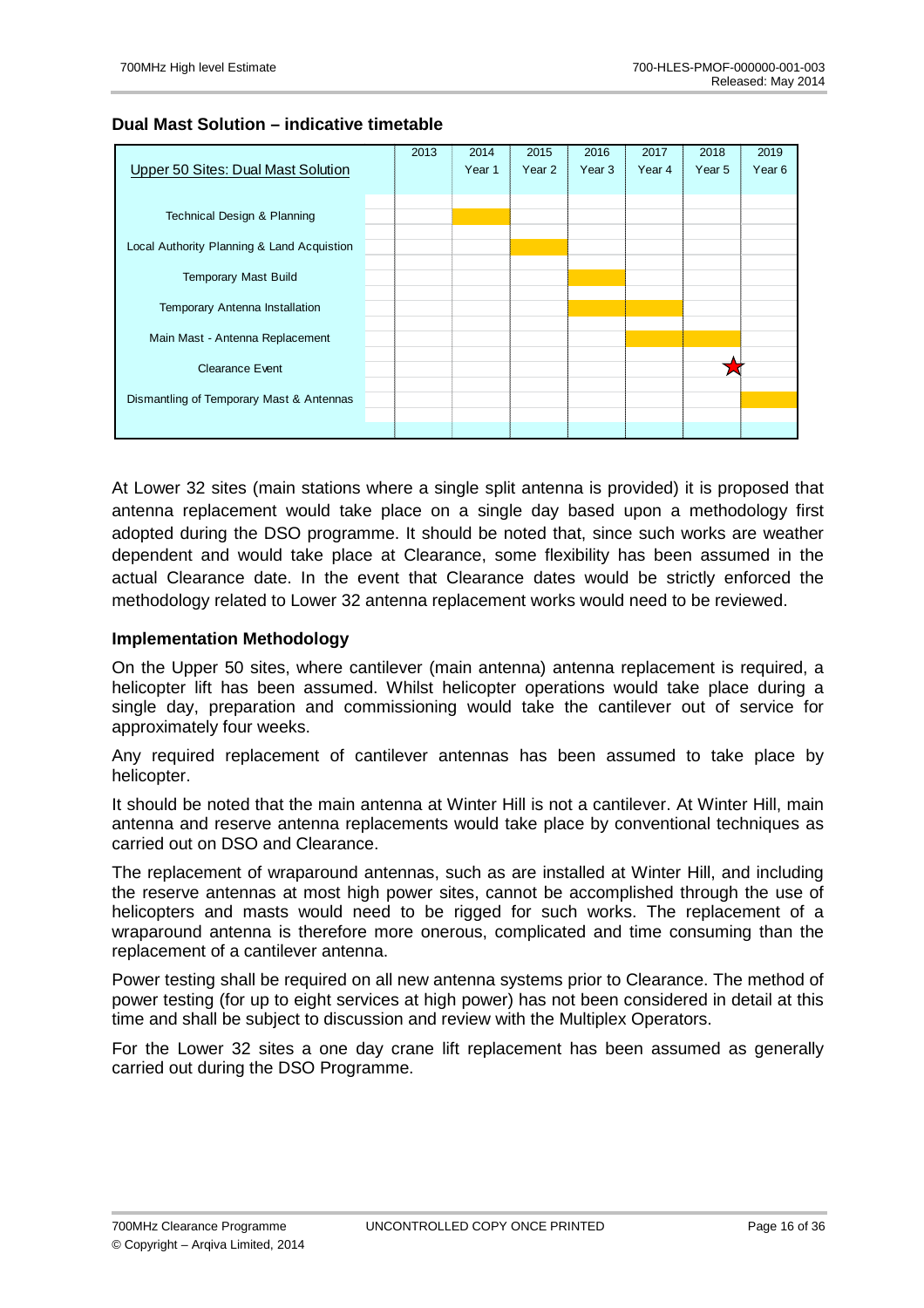## **3.2 Transmitter & Combiner System Re-Engineering**

### **3.2.1 Overview**

Whilst the scope and extent of air-works (antennas and structural work) will govern the overall duration of the programme, such works will not have to take place at every site where frequency changes are to take place. However, transmitter and combiner unit re-tuning will be required wherever a frequency change is required.

Due to the nature of UHF RF systems engineering, where a transmitter is to be modified to operate on an alternative frequency, the transmitter subsystem (encompassing the transmitter and all RF interconnections to the combiner unit) shall need to be adjusted and recommissioned. On the main stations, this shall require the transmitter systems to be taken out of service to allow such modifications to take place.

For the purpose of allowing transmitter adjustment to take place, it is proposed that transportable transmitter systems are deployed to Upper 50 sites (ie. the highest power main stations) as necessary throughout the Clearance programme. This will allow stations to 'Undergo Clearance' through the transfer of service to the transportable systems. Having undergone Clearance, the current (resident) transmitters would be temporarily out of service allowing retuning, testing and re-commissioning to take place. Service would then revert to the resident transmitters following adjustment and testing allowing the transportable to move on to the next location.

At sites where frequency adjustments are required, the combiner units will require retuning. At the Upper 50 sites such combiner system modifications would be conducted either through the provision of additional CU modules or through the deployment of temporary combiner units to allow the current systems to be taken out of service allowing modification to take place. For the purpose of this HLE it has been assumed that additional CU modules would be deployed (permanently) where one or two channels need to undergo frequency changes and, where more than two channels are to be adjusted, temporary combiner systems would be deployed.

The transportable transmitters and combiners will be required to support service at those sites amongst the Upper 50 stations where frequency modifications are required. At the Lower 32 stations (ie. the 32 lower powered main stations), transportable systems shall also be required, although as powers are lower, it is anticipated that the temporary systems could be accommodated in fewer containers than for the main stations.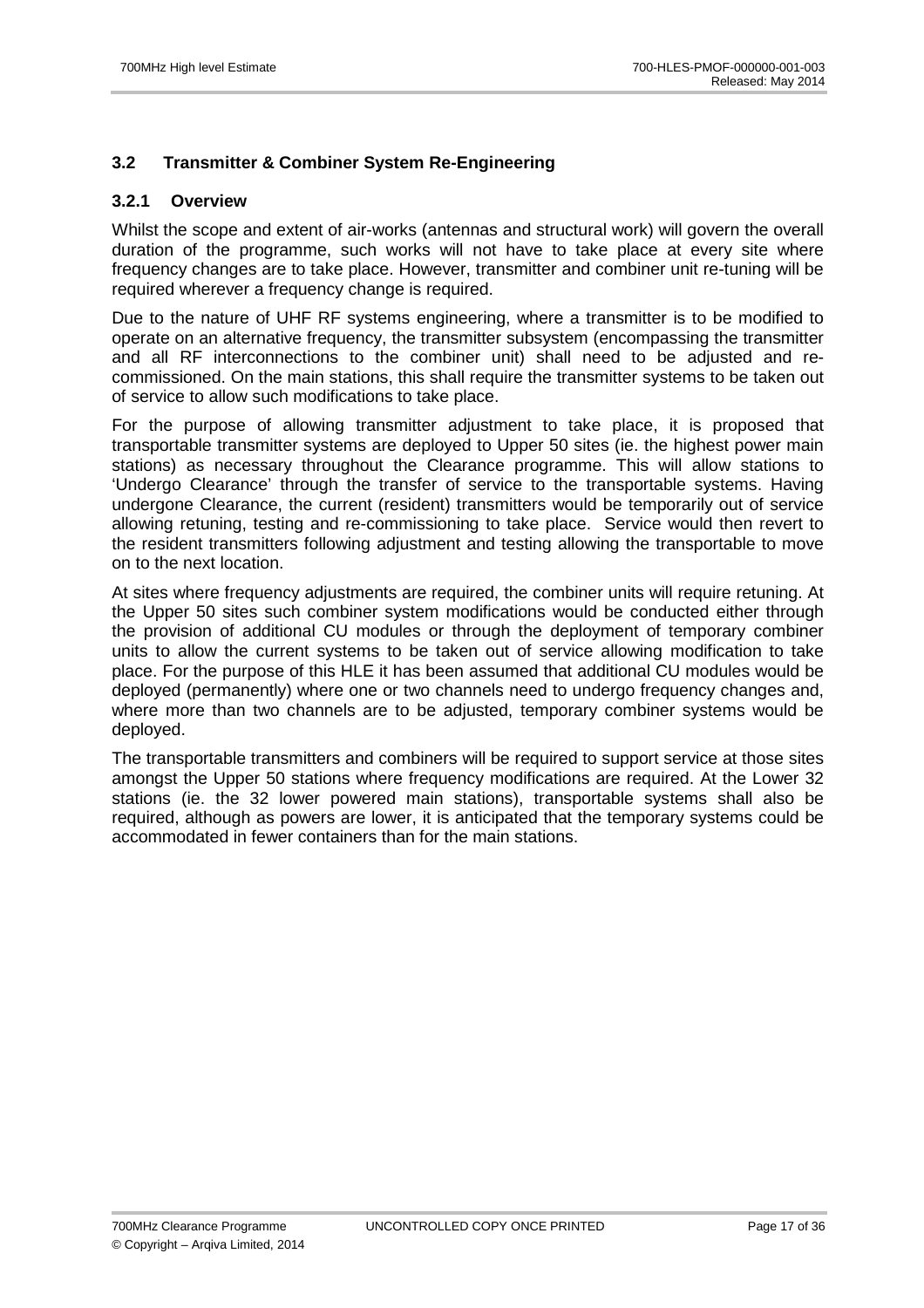## **4 Relay Systems**

In addition to the Main Stations, relay stations will also require modification in respect of the new frequency plan. At the time of writing a relay frequency plan does not exist but, based on some preliminary analysis and in order to provide a basis for this HLE, it has been assumed that that a frequency change (on either the input or output of a relay site) shall be required in order to allow Clearance to take place.

It has therefore been assumed that all relays shall need to be attended in the day light hours following a Clearance event at a main station or, where a main station itself is unaffected by Clearance, at a suitable point dictated by the overall Clearance programme. It should be noted that the feasibility of simultaneous Clearance of multiple main stations/relays on a single date shall be dependent upon the total number of relays which would need to be required. Following confirmation of the required rollout plan, analysis shall take place to quantify the total number of relay visits required on the separate event dates; the schedule and/or resources shall be subject to review following such a detailed assessment.

It should also be noted that, where transposers are currently used at the majority of relay sites, replacement by re-transmitters (due to RBL link impairment arising from the new frequency plan) may also be required.

It has been assumed that a number of sites would need to be provided with re-transmitters but this this figure is subject to review following confirmation of the frequency plan and detailed RBL analysis.

It has been assumed that additional lines or SHF links to relay sites shall not be required as a result of Clearance.

# **5 Provisional Rollout Plan**

Following confirmation of the Frequency Plan the next step in a programme of this type would be consider potential rollout sequence of the main stations taking technical, commercial, political and major sporting or national events into account.

The rollout sequence (ie. the order of public 700MHz clearance events around the country) and the pace of Clearance events (ie. the period between such events) will have a major impact on the scope and duration of the Clearance programme.

For the purpose of this HLE, for the Single Hop Plan, a provisional rollout sequence provided by Ofcom has been assumed. It should be noted that this sequence has been used for estimating purposes only and shall be subject to change to take account of multiple issues and interests arising from various stakeholders. The scope, complexity, duration and cost of the implementation programme shall vary in accordance with changes in the rollout plan. The rollout plan will have a direct impact on the scope of Services Continuity works, Consequential works, labour requirements (instantaneous and overall) and the number of transportable systems which shall be required. For the PSB MFN, COM SFN plan a slight variant of the Single Hop plan has been assumed.

In order to prepare for Clearance in the 2019 to 2021 timeframe, antenna assessment work shall need to commence in 2014 in respect of the planning of temporary structures for those sites where temporary masts will be required. The chart in Appendix A shows the provisional overall plan relating to clearance related activities.

It should be noted that this is based upon the Dual Mast solution requirement since a number of sites will fall into this category. Final design and implementation of final antenna solutions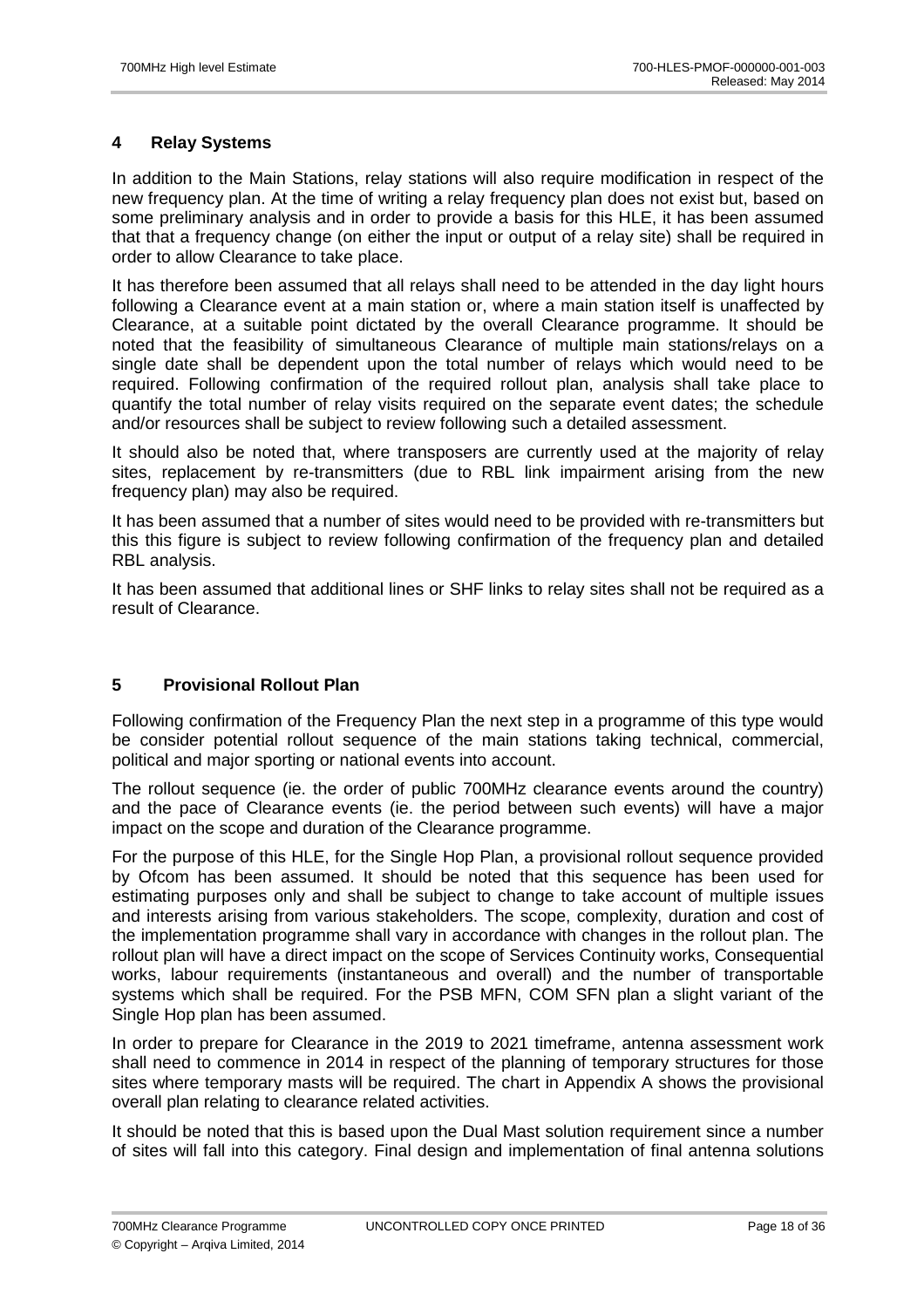would be unwise prior to lockdown and finalisation of the Frequency Plan (assumed to take place by end 2015).

The key programme assumptions are:

Note: all dates in brackets are nominal for planning purposes

- Clearance public events unlikely to be able to commence before the end of 2018 as a result of lead-times associated with Temporary masts and likely timescales related to the refinement of the main station frequency plan to allow analysis and design to take place.
- From initial assessment these dates are achievable based on the assumptions herein. Where antenna works are required at main stations, temporary mast construction would need to commence on site in 2016. Planning and site acquisition work temporary masts would need to commence in 2015.
- In order to meet the timeframes outlined herein, the Spectrum Plan (in respect of main stations at the very least), including restriction templates, shall need to be finalised by the end of 2015.
- Arqiva cannot commit to a date until the spectrum plan, roll-out order and number of temporary masts and antenna builds are better defined.

### **6 Consequential Works**

Consequential Works is the term used to describe any additional works which may be required to minimise the impact upon high power DTT multiplexes from one site as a result of Clearance at another station. The scope and complexity of such works can be identified only following the finalisation of the frequency plan and during the detailed assessment of the rollout plan (to allow interactions to be identified).

It has not been possible to conduct an assessment of potential station interactions during the preparation of this HLE and, as a result, a provisional sum has been included at the present time. On the DSO programme, consequential works were identified over a period of several years as a result of the detailed study of potential interactions between main stations and relay sites.

It is envisaged that a similar level of analysis will be required for the 700MHz Clearance programme and Consequential Works shall be the subject of on-going review and refinement.

## **7 Service Continuity**

Service Continuity is the term used to describe any additional works which may be required to ensure minimal impact to third party services, which are co-located using Arqiva facilities and which might otherwise risk unacceptable service impacting events as a result of the implementation of the Clearance programme.

Service continuity can arise -

- On structures which may be impacted by structural and/or antenna works. Radio services would have been affected throughout the DSO programme had it not been for the implementation of Service Continuity works.
- In buildings where equipment has to be re-located in order to allow modifications to take place to the DTT system.

A provisional sum has been included in the HLE in respect of Service Continuity.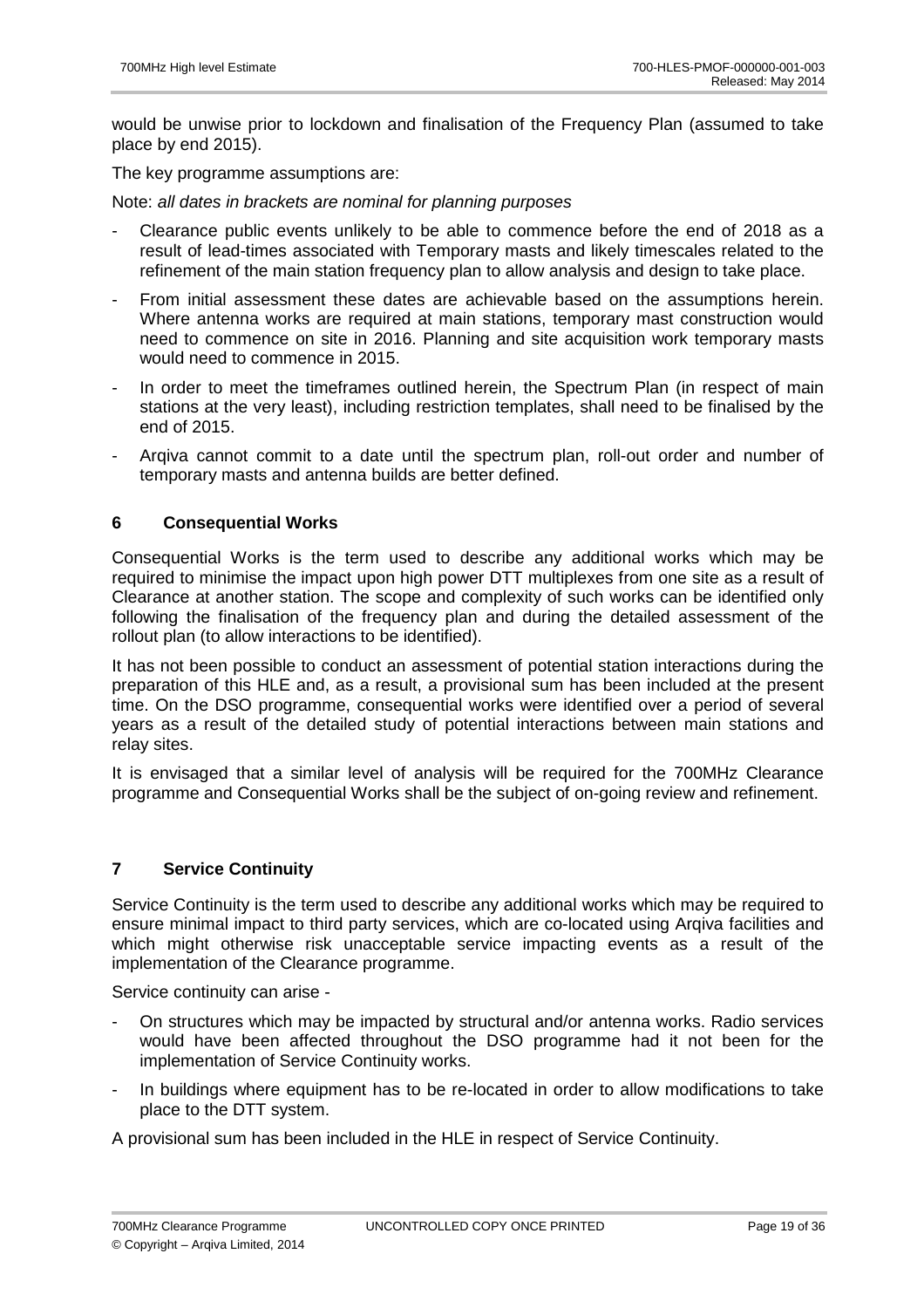The actual level of Service Continuity shall depend upon the scope of antenna and building modifications and the potential impact on third party services. The methodology to be adopted will be subject to review on a site-by-site basis, and agreement with each of the relevant Multiplex Operators and other service customers.

## **8 Additional Works**

In addition to Service Continuity and Consequential works arising as a result of the modifications to the main DTT network, additional works shall be required in respect of the supplementary DTT services which are available from a number of stations.

## **Local TV**

Local TV services have been allocated spectrum across the UHF band and allocations above channel 48 have been made at a number of sites and shall be directly affected by Clearance of the 700MHz band.

Based on the assumption that all potential Local TV licences are awarded, the UK Local TV network would consist of services at approximately 58 sites (49 licence areas). The final number of sites actually involved supporting local TV services is yet to be confirmed and will be subject to the outcome of the current Ofcom process related to the licencing of the Phase 2 sites.

Work is on-going in respect of the development of frequency plans so it has been assumed, for the purposes of this estimate, that the network will need to be completely re-engineered. This includes the provision of new antenna and transmitter systems in order to allow continuity of service throughout the implementation of the 700MHz Clearance programme and thereafter, but is subject to confirmation.

The estimate relates to Phase 1 and Phase 2 sites and assumes continued operation in DVB-T. Any issues associated with the distribution network, the introduction of further SFNs has not been considered.

In the absence of any baseline technical requirements the Local TV estimate should be considered as 'Order of Magnitude' only and subject to complete review following the provision of an outline requirement specification.

### **New 600MHz HD Multiplexes**

The new 600MHz HD Multiplexes launched in 2013/2014 on channels 31-37 are assumed be fully operational until December 2018 and then terminate on a site-by-site basis thereafter in accordance with the requirements of the 700MHz Clearance programme.

During the implementation of antenna works preceding the public 700MHz Clearance events, works may be required to ensure service continuity for the New HD multiplexes. The actual scope of such works shall be subject to detailed site-by-site analysis but based on current assumptions is covered within the scope of the HLE related to the main 700MHz Clearance programme. It should be noted that changes to the frequency plan and / or the assumed method of implementing antenna modifications may result in costs to maintain

### **Northern Ireland Multiplex**

The Northern Ireland multiplex operates from three sites and will be affected by 700MHz Clearance. However, the scope of the modifications is expected to be relatively small based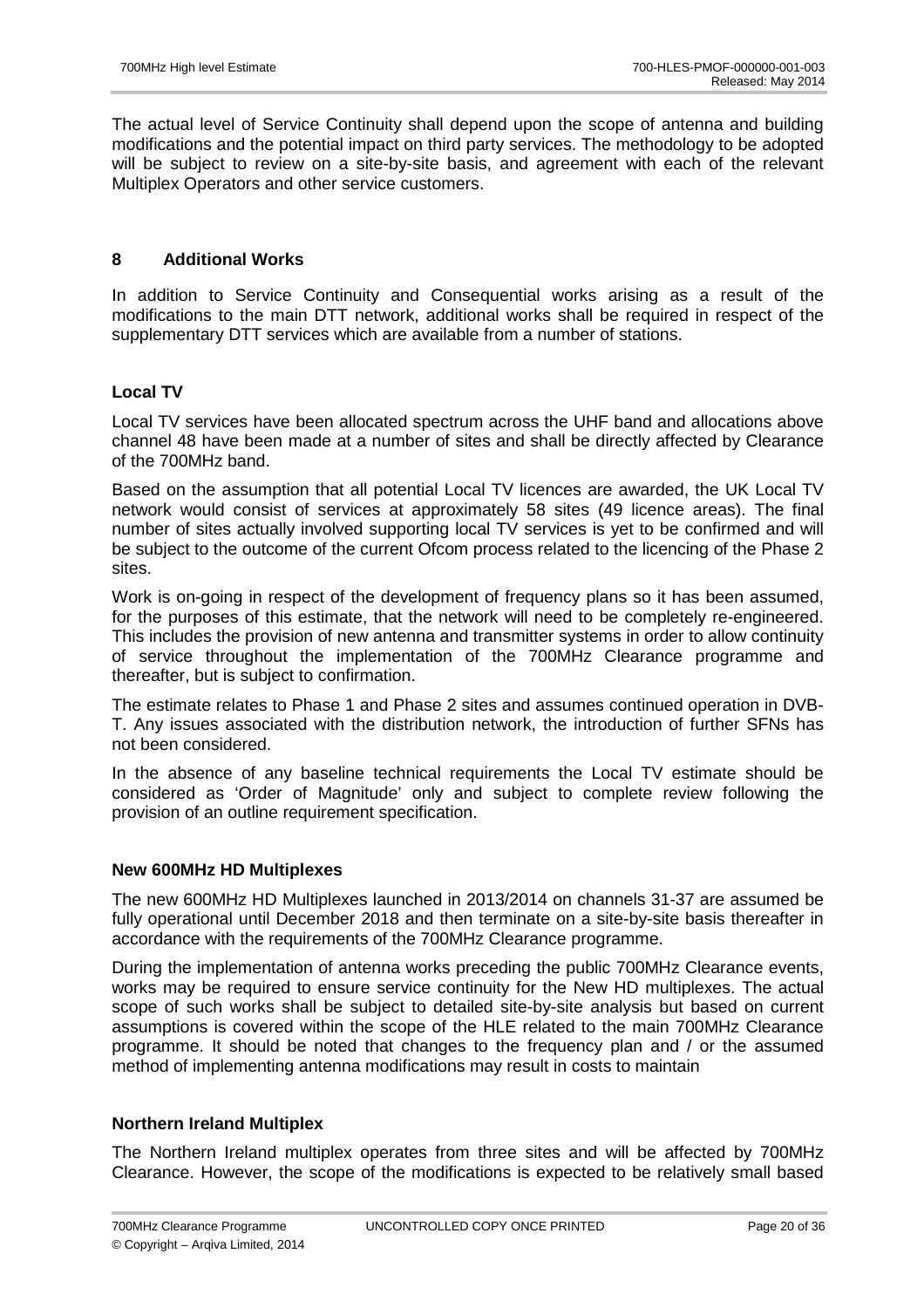on the Single Hop frequency plan, and is covered within the scope of the HLE related to the main 700 MHz Clearance programme.

## **9 Organisational / Resource Considerations**

For the 700MHz Clearance, the organisational structure and relationship between stakeholders has been assumed to be the same as for 800MHz Clearance, with a tri-partite agreement in place between Arqiva, Ofcom and the Multiplex Operators. It is also assumed that Digital UK will perform the same function as for 800MHz Clearance, particularly the DUK Database and the administration of design and grant documentation between Arqiva, Multiplex Operators and Ofcom.

The operational (not contractual) structure assumed for the programme is as follows:



This assumes that the funding mechanism would be the same as for 800MHz Clearance, i.e. a grant application and reconciliation for each element of infrastructure work with separate grants for Arqiva labour. In order to process the volume of grants Arqiva will establish an appropriately sized Commercial Team based on the requirements and lessons learned on 800MHz Clearance. The Technical team will develop all antenna and station modification design documentation and carry out the implementation works in accordance with the final roll-out order.

Arqiva labour forecasts have been developed based on the scaled resource requirements from 800MHz Clearance and DSO experience for the antenna and temporary mast works.

The HLE does NOT any include any costs which would be incurred by Digital UK, Ofcom or Multiplex Operator (including Arqiva MuxCo) costs which shall arise in the management of a 700MHz Clearance programme.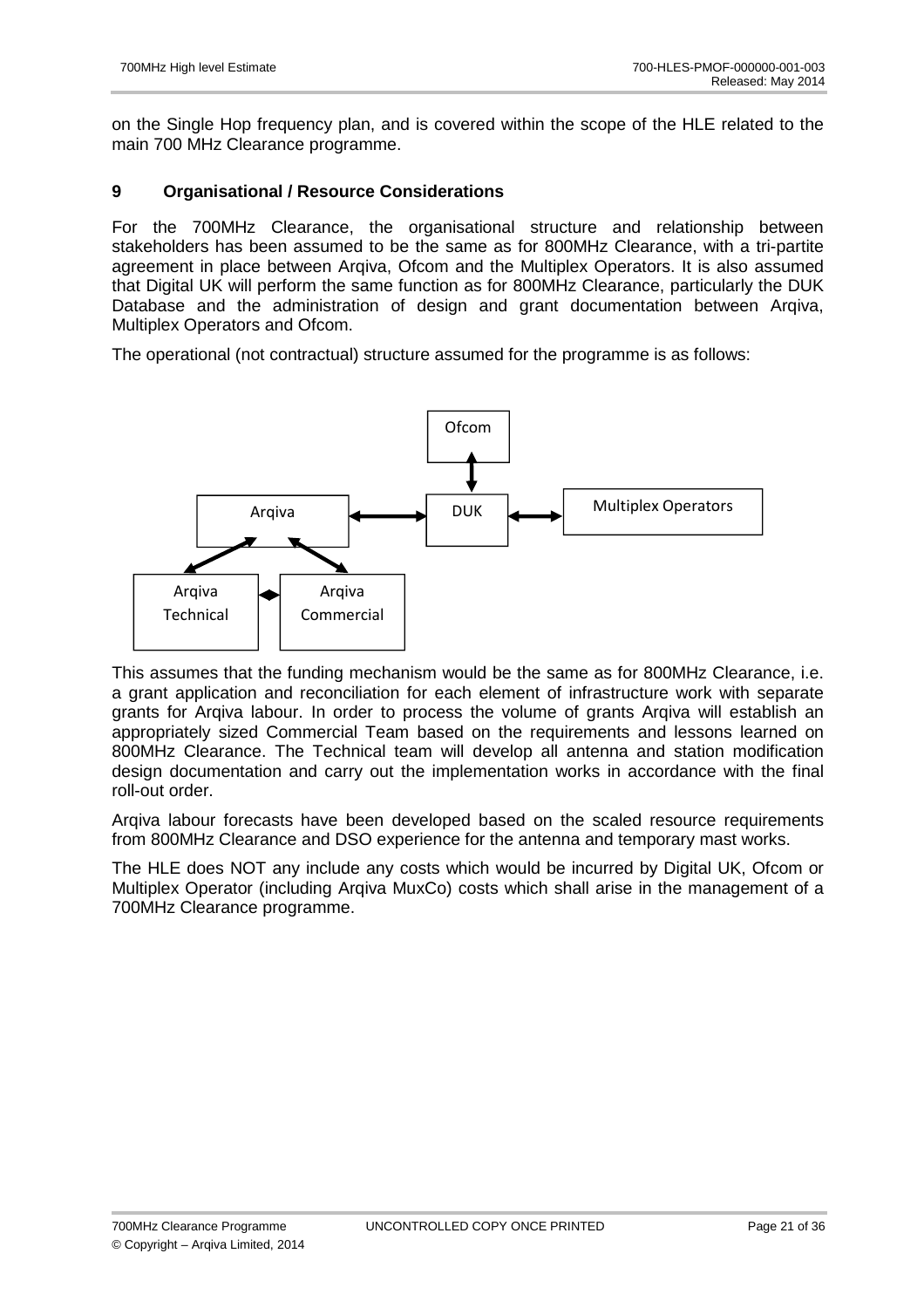# **10 DVB-T2 Transition**

Ofcom have requested an additional HLE related to the transition of the remaining DVB-T multiplexes to DVB-T2 as an incremental cost on the Clearance programme. Arqiva has considered the issues associated with the implementation of a DVB-T2 transition. It has been assumed that T2 transition would take place at Clearance on a main station by main station basis (together with the associated relays).

The situation related to each of the two plans is slightly different as outlined below:

| Single Hop Plan                                                                                                                                                                                               | PSB MFN COM SFN Plan                                                                                                                                                                                                                   |
|---------------------------------------------------------------------------------------------------------------------------------------------------------------------------------------------------------------|----------------------------------------------------------------------------------------------------------------------------------------------------------------------------------------------------------------------------------------|
| The Single Hop Plan is based upon the<br>continued use of Multi-Frequency Networks<br>(MFNs) for both the PSB and COM networks.                                                                               | The PSB MFN, COM SFN plan requires the<br>COM multiplexes to become DVB-T2 as an<br>intrinsic requirement of the plan.                                                                                                                 |
| The Clearance figures provided for Single<br>Hop are based on the continued existence of<br>five DVB-T multiplexes and a single DVB-T2<br>multiplex and do not consider a change of<br>DVB mode at Clearance. | The Clearance figures provided for PSB MFN<br>COM SFN are based on the continued<br>existence of two DVB-T PSB multiplexes and<br>four DVB-T2 multiplexes and include a<br>change of DVB mode at Clearance for the<br>three COM muxes. |

An HLE has been prepared related to the modification of transmitter site equipment (main station and relays) to provide a DVB-T2 transmission.

The provision of compression systems and additional line capacity which may be required to support any additional payload which may be available and the new services which may reside therein has not been included within the DVB-T2 HLE.

It has been assumed that the frequency plan (ie. the use of offsets and T2 extended carriers) does not lead to issues which would require modification of the main station combiner systems. This is specifically excluded and shall be subject to review.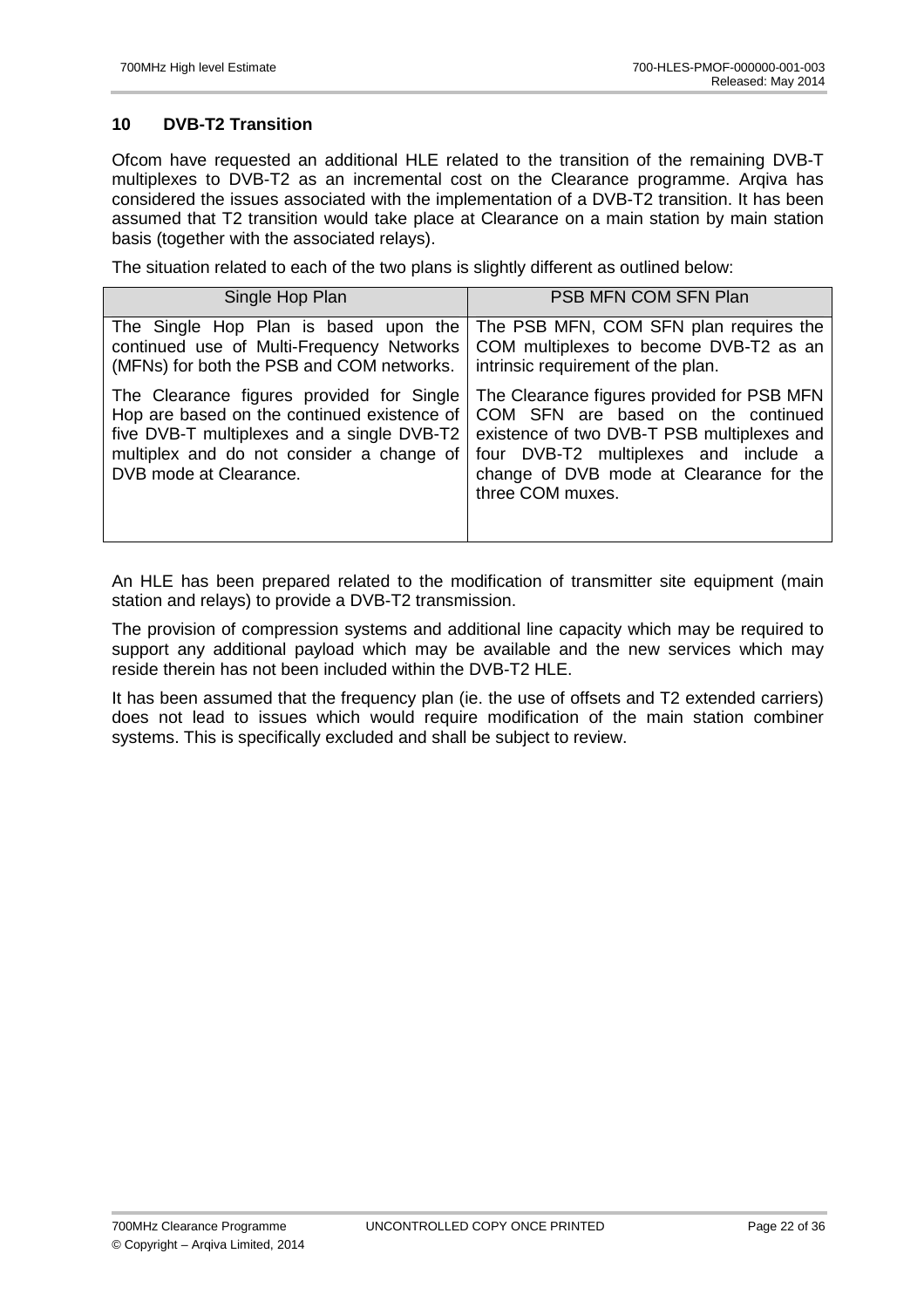# **11 High Level Estimate**

# **11.1 Clearance Estimate**

## **11.1.1 Scope and Implementation Methodology**

The table below summarises the cost elements, implementation methodology assumptions and impact on the Standard SLA Solution.:

| <b>Scope Element</b>                                                     | <b>Standard SLA Solution</b>                                                                                                                                                                                                                                                                                                                                                                                                                                       |  |  |
|--------------------------------------------------------------------------|--------------------------------------------------------------------------------------------------------------------------------------------------------------------------------------------------------------------------------------------------------------------------------------------------------------------------------------------------------------------------------------------------------------------------------------------------------------------|--|--|
| Main Station (U50)<br>Antennas                                           | At the Upper 50 sites, temporary masts and antenna systems<br>would be required to implement minimal SLA impact when antenna<br>replacements are required.                                                                                                                                                                                                                                                                                                         |  |  |
| Main Station (L32)<br>Antennas                                           | At the Lower 32 sites; single day replacement with the provision of<br>a 'fall back antenna' to allow service to be maintained in the event<br>of unforeseen circumstances impacting the replacement. It was<br>agreed that some flexibility should be assumed in respect of the<br>Clearance Date to allow implementation to be planned for a 'Clear<br>Weather Window'.<br>It should be noted that one L32 site has been assumed to require a<br>Temporary Mast. |  |  |
| Main Station (U50)<br>Combiners (when 2 or<br>less channels<br>impacted) | Additional Combiner modules will be added to Combiner Chains<br>(as Channel 61/62 Clearance)                                                                                                                                                                                                                                                                                                                                                                       |  |  |
| Main Station (U50)<br>Combiners (when 3 or<br>more channels<br>impacted) | Temporary Combiner chains will be provided and the existing<br>combiner modules re-tuned.                                                                                                                                                                                                                                                                                                                                                                          |  |  |
| <b>Main Station</b><br>Transmitters (U50)                                | Main Station Transmitter systems will be 'retuned in situ'.<br>Temporary Transmitter Systems (Transportables) shall be required<br>to allow existing transmitter systems to be taken offline. Temporary<br>transmitters to be grouped and containerised.                                                                                                                                                                                                           |  |  |
| Main Stations (L32)                                                      | Transportable transmitter and combiner systems in order to<br>maintain service.                                                                                                                                                                                                                                                                                                                                                                                    |  |  |
| COM DVB-T2<br>Conversion                                                 | Installation of DVB-T / T2 modulators into permanent transmitter<br>systems at 80 sites for 3 COM multiplexes ahead of the Clearance<br>Event.                                                                                                                                                                                                                                                                                                                     |  |  |
| <b>COM SFN</b>                                                           | Installation of GPS receivers, T2 Gateways and Transport Stream<br>Analysers.                                                                                                                                                                                                                                                                                                                                                                                      |  |  |
| <b>PSB SFN</b>                                                           | Installation of the GPS receivers, line feeds to replace RBL back<br>up, installation of T2 Gateways.                                                                                                                                                                                                                                                                                                                                                              |  |  |
| <b>Service Continuity</b>                                                | Allowance only at this stage until the full scope of antenna works is<br>defined and individual site assessment can be carried out.                                                                                                                                                                                                                                                                                                                                |  |  |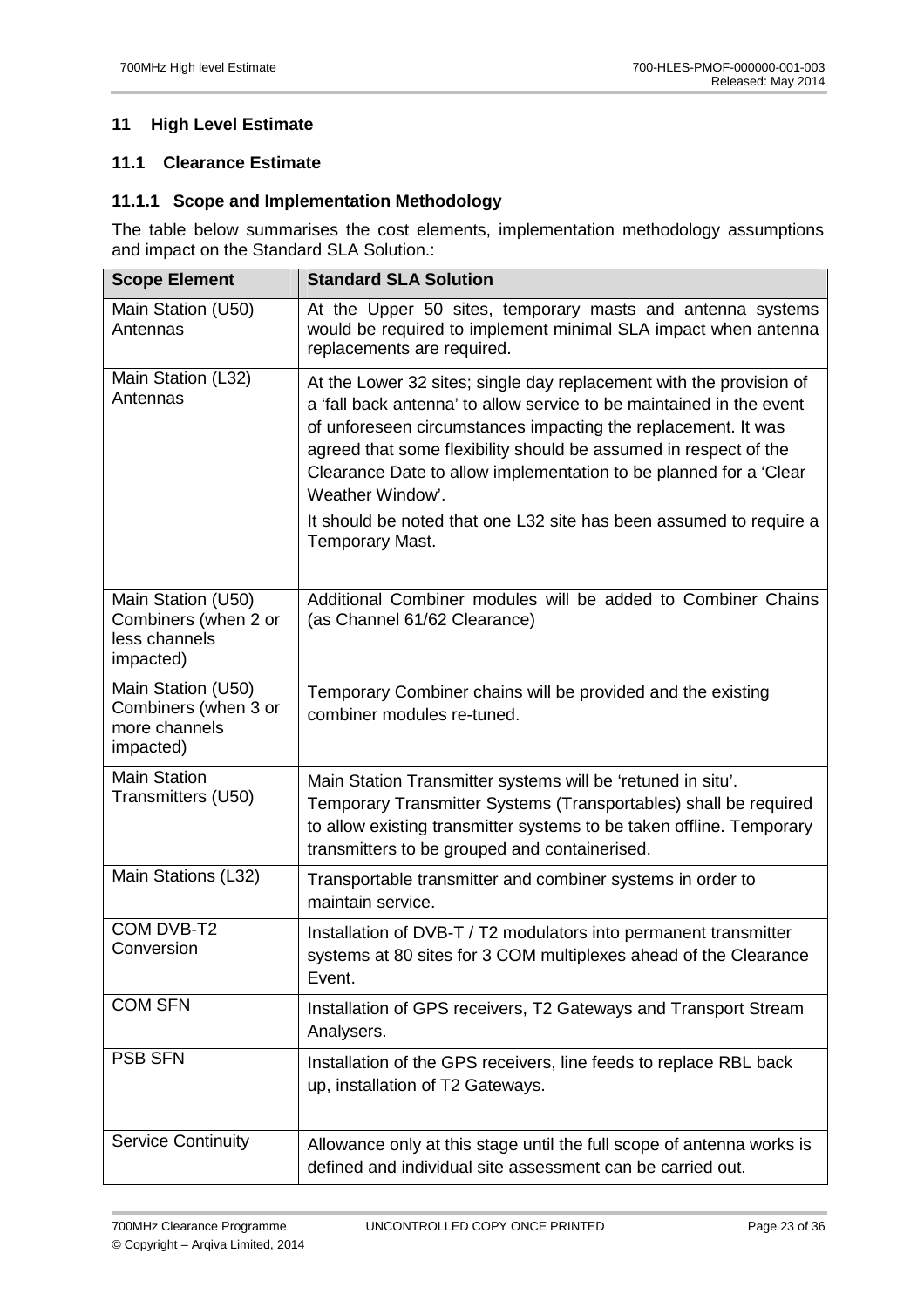| <b>Scope Element</b>                         | <b>Standard SLA Solution</b>                                                                                                                                                                         |
|----------------------------------------------|------------------------------------------------------------------------------------------------------------------------------------------------------------------------------------------------------|
| Transition and<br><b>Consequential Works</b> | Allowance only at this stage until the spectrum plan and roll-out<br>order is further defined.                                                                                                       |
| Relays                                       | All sites will need to be visited on day of any main station channel<br>changes. Relays which are associated with Main Stations which<br>are not changing frequency are also factored into the plan. |

The 700MHz Clearance Programme 'High Level Estimate' is made up of the following elements:

- Main station antenna works, including temporary masts and antennas.
- Main station groundworks (civils, power, system integration and RF feeders)
- Main station temporary transmitters (transportables)
- Main station temporary combiners
- Relays transmit antennas; RBL antennas and site modification works
- Service continuity provision
- Transition issues and consequential works
- Other scope (Legal fees; IT development; Test equipment logistics; On-site security)
- Design assessment costs (Antenna assessments helicopter tests, modelling and works tests)
- Argiva Commercial & Finance and Technical Labour

The key estimate assumptions are:

- All figures are presented in 2013 prices and will be subject to annual indexation but has been excluded due to uncertainty over timing.
- The Ofcom grant application, reconciliation and reporting requirements are the same as 800MHz Clearance
- No DUK/Broadcaster/Ofcom or Consumer costs are included.
- The cost estimate is based on comparison of the likely 700MHz scope to the actual costs incurred for similar work on DSO and 800MHz Clearance.

| <b>Standard SLA</b><br>Solution | Total (£M) |
|---------------------------------|------------|
| <b>SINGLE HOP</b>               | 410        |
| <b>PSB MFN COM SFN</b>          | 470        |
|                                 |            |

NB. All figures are presented in 2013 real prices; costs will inflate over time

In the absence of detailed site by site analysis and the consent of Multiplex Operators, Arqiva recommends that the costs related to the Standard SLA solution (which minimises impact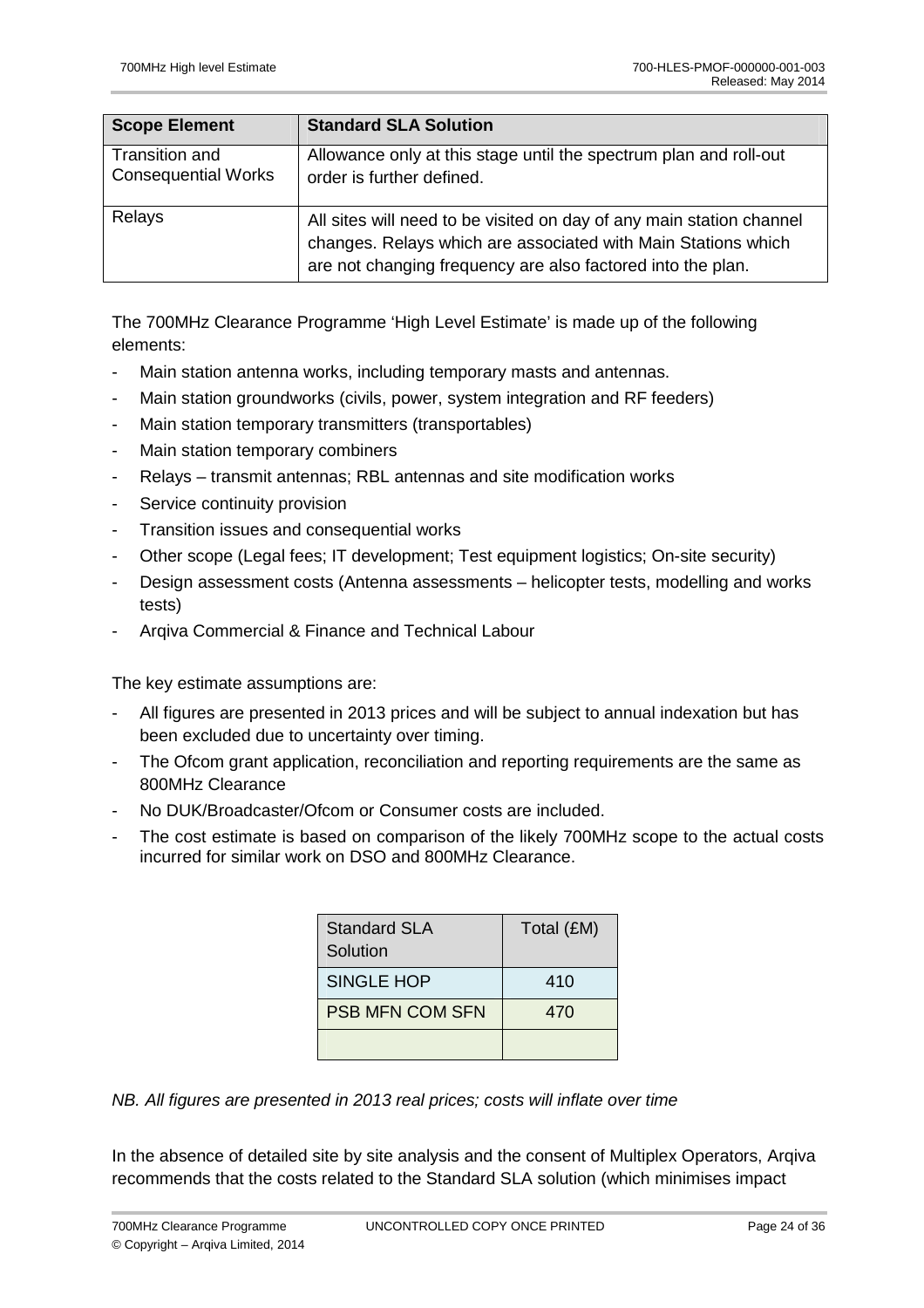service on and levels of redundancy) should be used within any Cost Benefit Analysis, as they represent the upper end of likely cost outcomes for the options considered.

# **11.2 Additional Works**

## **11.2.1 Local TV Re-Engineering**

In order to ensure continuity of Local TV services during and after 700MHz Clearance, a reengineering programme would be required.

## **11.2.2 New 600MHz HD Multiplex Continuity**

Based on current assumptions, no additional cost, over and above the Clearance works, has been identified in respect of the New 600MHz HD multiplexes. This will be subject to detailed design and review to validate these assumptions.

### **11.2.3 Northern Ireland Multiplex**

The Northern Ireland multiplex operates from three sites and will be affected by 700MHz Clearance. However, the scope of the modifications shall be very small and is covered within the scope of the High Level Estimate related to the main 700MHz Clearance programme.

## **11.3 DVB-T2 Transition**

The estimate for DVB-T2 transition is based on concurrent implementation of the works with the 700MHz Clearance programme. It is assumed the works will be carried out approximately one year ahead of the Clearance Event dates which provide synergy saving on Arqiva labour with the core team effort (Finance, PMO and SHE). T2 specific labour for Project Management, Design, Logistics, Coordination and Procurement is included in this estimate.

|                                | Total (£M) |
|--------------------------------|------------|
| <b>SINGLE HOP</b>              |            |
| T2 Delta (5 muxes)             | 50         |
|                                |            |
| <b>PSB MFN COM SFN</b>         |            |
| T <sub>2</sub> Delta (2 muxes) | 30         |
|                                |            |

NB. All figures are presented in 2013 real prices and are subject to annual RPI indexation.

For Single Hop, the estimate for DVB-T2 transition (2 x PSB Multiplexes & 3 x COM Muxes) is based on concurrent implementation of the works with the 700MHz Clearance programme.

For PSB MFN, COM SFN, the estimate for DVB-T2 transition (2 x PSB Multiplexes) is based on concurrent implementation of the works with the 700MHz Clearance programme.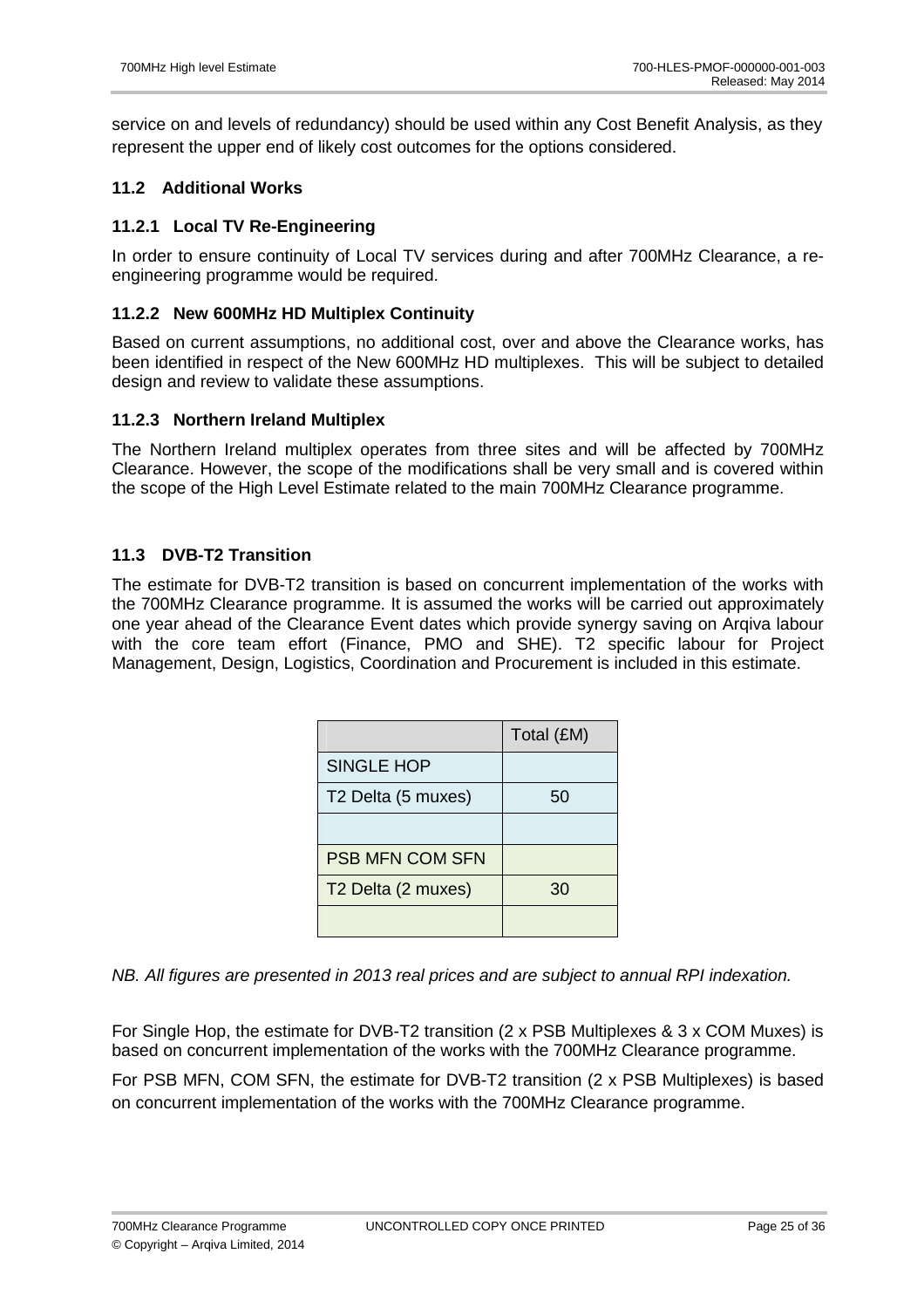## **12 Alternative Solution – Reduced SLA**

In respect of the installation of antennas, the provision of a temporary mast (the Dual Mast Approach) will minimise impact of service and allow the 'Standard SLA Solution' to be provided.

However, in the event that this approach is not feasible at a site where antenna works are required alternatives will need to be considered. One such alternative would be the 'Single Mast Approach' which would need to be considered on a site by site basis. This approach, whilst removing the need for a temporary mast, could lead to service and/or coverage degradation – and should hence be considered as a 'Reduced SLA solution' – which, depending on the specific details, is likely to be unacceptable Multiplex Operators and their viewers.

To summarise the two approaches:

Option A: The Dual Mast Approach

- o Temporary antennas would be provided on a temporary mast
- o No impact on antenna redundancy throughout works
- o Minimal SLA impact due to switching breaks

Option B: The Single Mast Approach

- o Temporary mast would not be provided
- o Risk of reduced ERP transmissions in event of antenna anomaly
- o SLA impact during such periods

The Dual Mast Approach has been described in detail and provides the means by which there would be minimal impact to the SLA.

## **The Single Mast Approach**

The Single Mast approach avoids the requirement to provide a temporary structure through the reconfiguration of existing antennas. This would allow services to be supported at reduced power in the event of an antenna problem during antenna modification works. This solution would result in potential impact on the SLA which would need to be acceptable to multiplex operators.

The Single Mast approach would only feasible if, in the event of a problem during reserve antenna replacement work, service would not be degraded by more than 3dB. Furthermore under such a reduced power condition, coverage would need to be maintained above acceptable limits.

The feasibility and acceptability of reduced ERP transmission from the reserve antenna will need to be reviewed in detail on a site-by-site basis with the multiplex operators.

This approach would impact the SLA since, in the event of a requirement to operate from a 'half aperture reserve antenna', the ERP and coverage would be reduced, potentially, for a relatively long period. This would lead directly to an impact on the SLA.

The chart below shows an indicative timeline related to works at a main station where temporary mast and antennas can be avoided.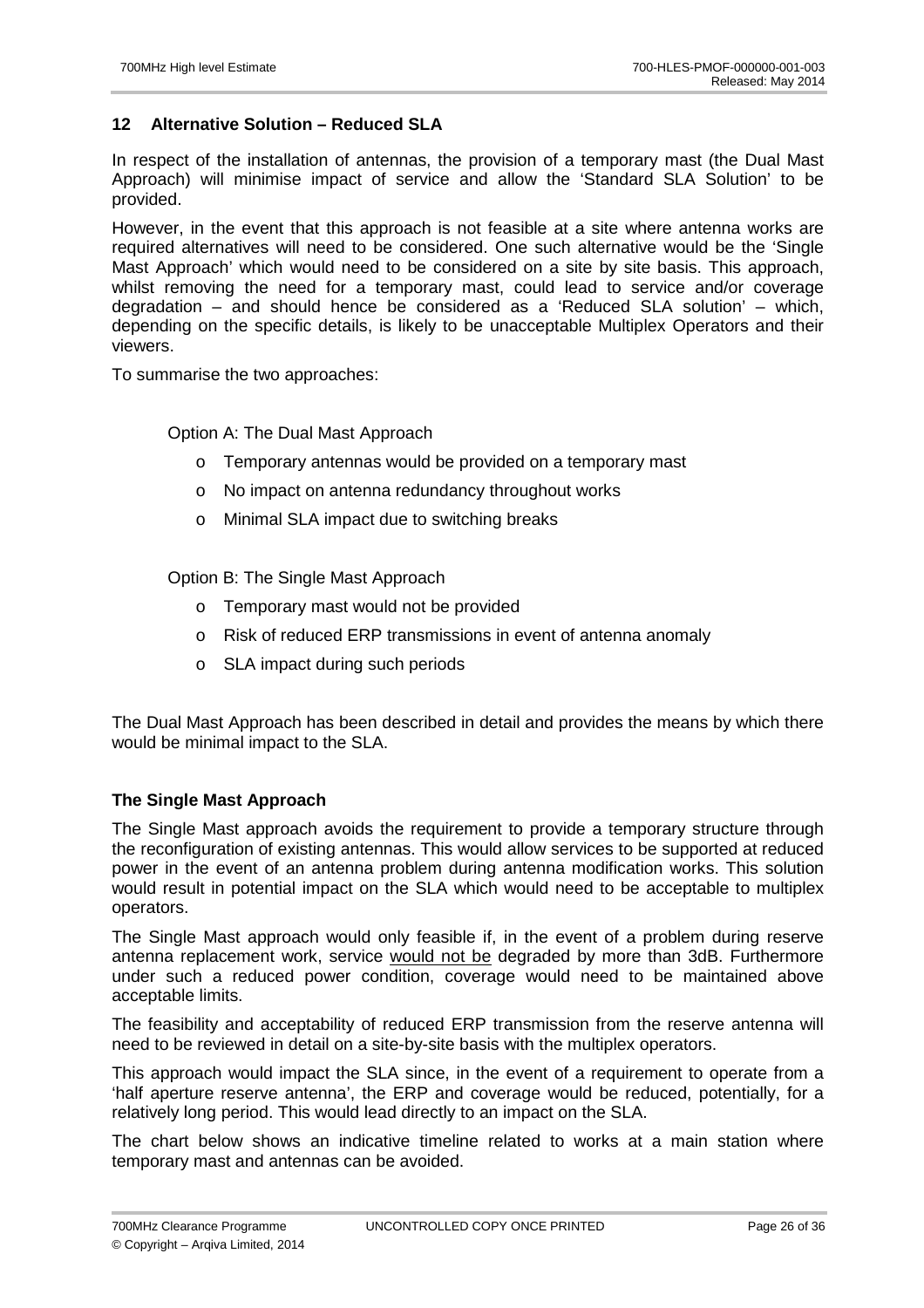# **Single Mast Approach - indicative timetable**

|                                      | 2013 | 2014 | 2015 | 2016              | 2017   | 2018              | 2019   |
|--------------------------------------|------|------|------|-------------------|--------|-------------------|--------|
| Upper 50 Sites: Single Mast Solution |      |      |      | Year <sub>1</sub> | Year 2 | Year <sub>3</sub> | Year 4 |
|                                      |      |      |      |                   |        |                   |        |
|                                      |      |      |      |                   |        |                   |        |
| Design & Planning                    |      |      |      |                   |        |                   |        |
|                                      |      |      |      |                   |        |                   |        |
| Split Reserve Antenna                |      |      |      |                   |        |                   |        |
|                                      |      |      |      |                   |        |                   |        |
| Replace Cantilever                   |      |      |      |                   |        |                   |        |
| Replace Reserve: Half A              |      |      |      |                   |        |                   |        |
|                                      |      |      |      |                   |        |                   |        |
| Clearance                            |      |      |      |                   |        |                   |        |
|                                      |      |      |      |                   |        |                   |        |
| Replace Reserve: Half B              |      |      |      |                   |        |                   |        |
|                                      |      |      |      |                   |        |                   |        |
|                                      |      |      |      |                   |        |                   |        |

The requirement, feasibility and/or suitability of either the Dual Mast or Single Mast approach at a given site shall depend upon the particular circumstances of that site i.e. feasibility of providing temporary mast (Dual Mast approach), the population served, potential service impact in the event of a power reduction (Single Mast approach), potential duration of 'risk period' (where service might suffer degradation, Single Mast approach).

The Single Mast approach relies on the installation/availability of cantilever antennas which can operate across the UHF band (channel 21 to 60). In the event that an antenna cannot be designed to meet the specific requirements of a given site, then it may not be possible to implement the Single Mast approach at such a site and temporary mast and antenna systems (the Dual Mast Solution) would be unavoidable.

Analysis shall have to take place on a site-by-site basis and issues, implementation options and potential impact on services shall need to be reviewed and agreed with multiplex operators.

## **The Reduced SLA Solution**

The 'Standard SLA Solution' relies on the provision the 'Dual Mast Approach' at all sites where antenna replacements are required. In the event that provision of a temporary mast is not feasible, the 'Single Mast Approach' will be considered as a compromise on a site-by-site basis.

If a 'Single Mast Approach', with the requirements for a broadband antenna systems and compromised reserve antenna capability, is considered acceptable then its deployment might be considered on a wider basis. In the event that the Multiplex Operators were prepared to accept a 'Single Mast Approach' in order to avoid Dual Masts wherever possible, then this would result in a 'Reduced SLA Solution'. It should be noted that this is a purely hypothetical situation at present and subject to further rigorous analysis and debate.

For indicative purposes only, Arqiva has considered the costs of such a 'Reduced SLA Solution' where the Single Mast approach would take place on as many sites as possible. Where the risk/impact to service is considered too great at a particular site, then the Dual Mast solution would be required.

Whilst the Reduced SLA solution would avoid the deployment of temporary masts, there would be a degree of compromise in the SLA at such sites. Until such time that issues have been analysed and assessed on a site-by-site basis, the feasibility or otherwise of the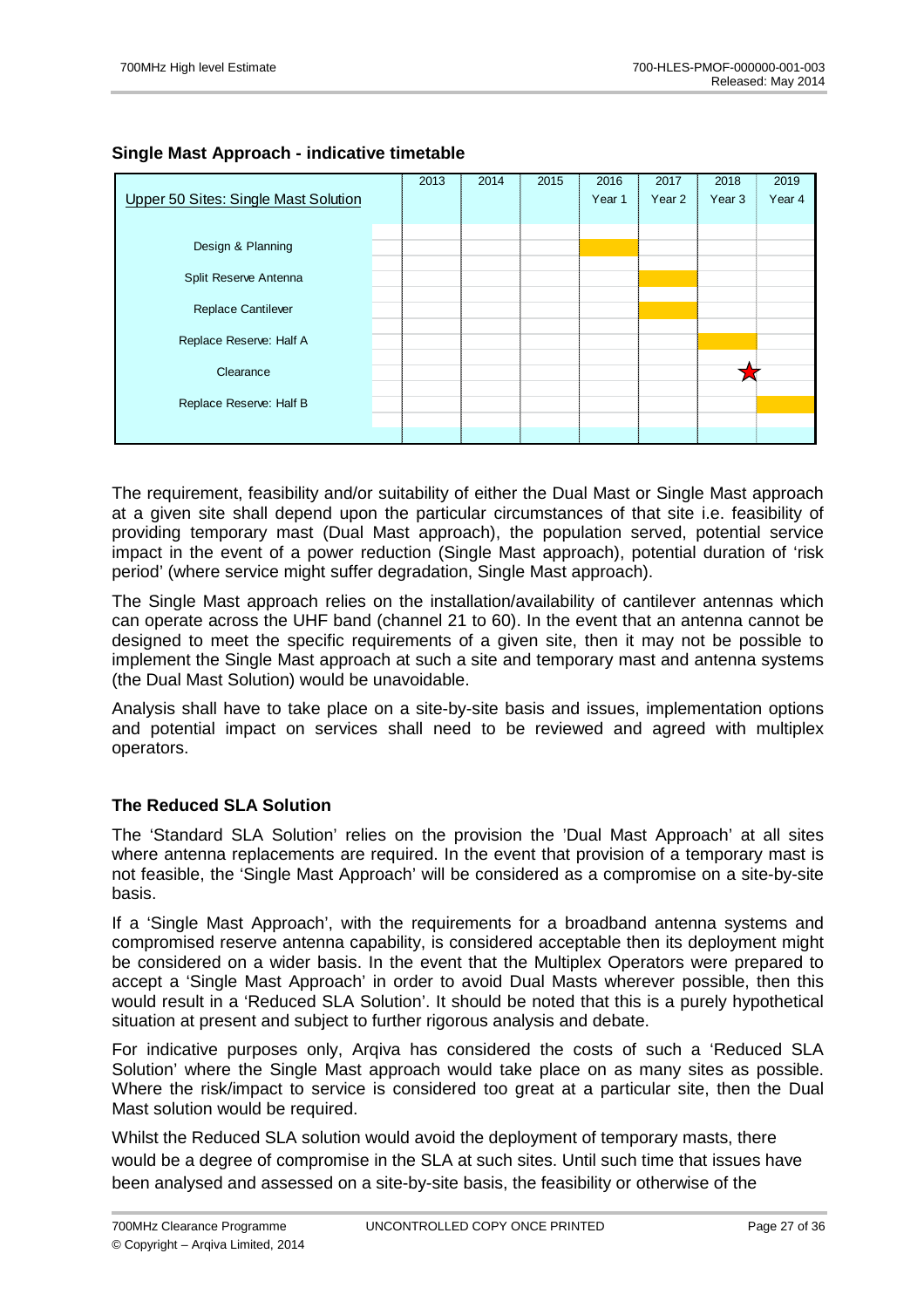Reduced SLA solution cannot be confirmed. The protection of service is of paramount importance to Multiplex Operators. As a result it is recommended that the Standard SLA solution should be used as the basis of any CBA.

| <b>Scope Element</b>                                                                                                        | <b>Standard SLA Solution</b>                                                                                                                                                                                                                                                                                                                                                                                                                                                                                                                  | <b>Reduced SLA Solution</b>                                                                                                                                                                                              |  |  |
|-----------------------------------------------------------------------------------------------------------------------------|-----------------------------------------------------------------------------------------------------------------------------------------------------------------------------------------------------------------------------------------------------------------------------------------------------------------------------------------------------------------------------------------------------------------------------------------------------------------------------------------------------------------------------------------------|--------------------------------------------------------------------------------------------------------------------------------------------------------------------------------------------------------------------------|--|--|
| Main<br><b>Station</b><br>(U50)<br>Antennas                                                                                 | At the Upper 50 sites, temporary<br>and<br>masts<br>antenna<br>systems<br>would be required to implement<br>minimal<br><b>SLA</b><br>impact<br>when<br>replacements<br>antenna<br>are<br>required.                                                                                                                                                                                                                                                                                                                                            | Alternative options include the<br>provision<br>of<br>'Broadband<br>Cantilevers' and 'Half Aperture<br>Reserves' to remove the need<br>temporary<br>masts<br>and<br>for<br>antennas as far as possible (-<br>3dB impact) |  |  |
| <b>Station</b><br>(L32)<br>Main<br>Antennas                                                                                 | At the Lower 32 sites; single day<br>replacement with the provision of<br>a 'fall back antenna' to allow<br>service to be maintained in the<br>event of unforeseen<br>circumstances impacting the<br>replacement. It was agreed that<br>some flexibility should be<br>assumed in respect of the<br>Clearance Date to allow<br>implementation to be planned for<br>a 'Clear Weather Window'.<br>It should be noted that one site<br>has been assumed to require a<br>Temporary Mast. It is the only<br>Lower 32 site with a temporary<br>mast. | No change from Standard SLA<br>Solution.<br>It should be noted that, in the<br>Reduced Scope solution, one<br>site has been assumed<br>to<br>require a Temporary Mast.                                                   |  |  |
| Main<br><b>Station</b><br>(U50)<br>Combiners (when 2 or<br>channels<br>less<br>impacted)<br><b>Station</b><br>(U50)<br>Main | Additional Combiner modules will<br>be added to Combiner Chains (as<br>Channel 61/62 Clearance)<br>Temporary Combiner chains will                                                                                                                                                                                                                                                                                                                                                                                                             | No change from Standard SLA<br>Solution<br>No change from Standard SLA                                                                                                                                                   |  |  |
| Combiners (when 3 or<br>channels<br>more<br>impacted)                                                                       | be provided and the existing<br>combiner modules re-tuned.                                                                                                                                                                                                                                                                                                                                                                                                                                                                                    | Solution                                                                                                                                                                                                                 |  |  |
| Main<br><b>Station</b><br>Transmitters (U50)                                                                                | Main Station Transmitter systems<br>shall be 'retuned in situ'.<br><b>Temporary Transmitter Systems</b><br>(Transportables) shall be required<br>to allow existing transmitter<br>systems to be taken offline.<br>Temporary Transmitters to be<br>grouped and containerised.                                                                                                                                                                                                                                                                  | No change from Standard SLA<br>Solution                                                                                                                                                                                  |  |  |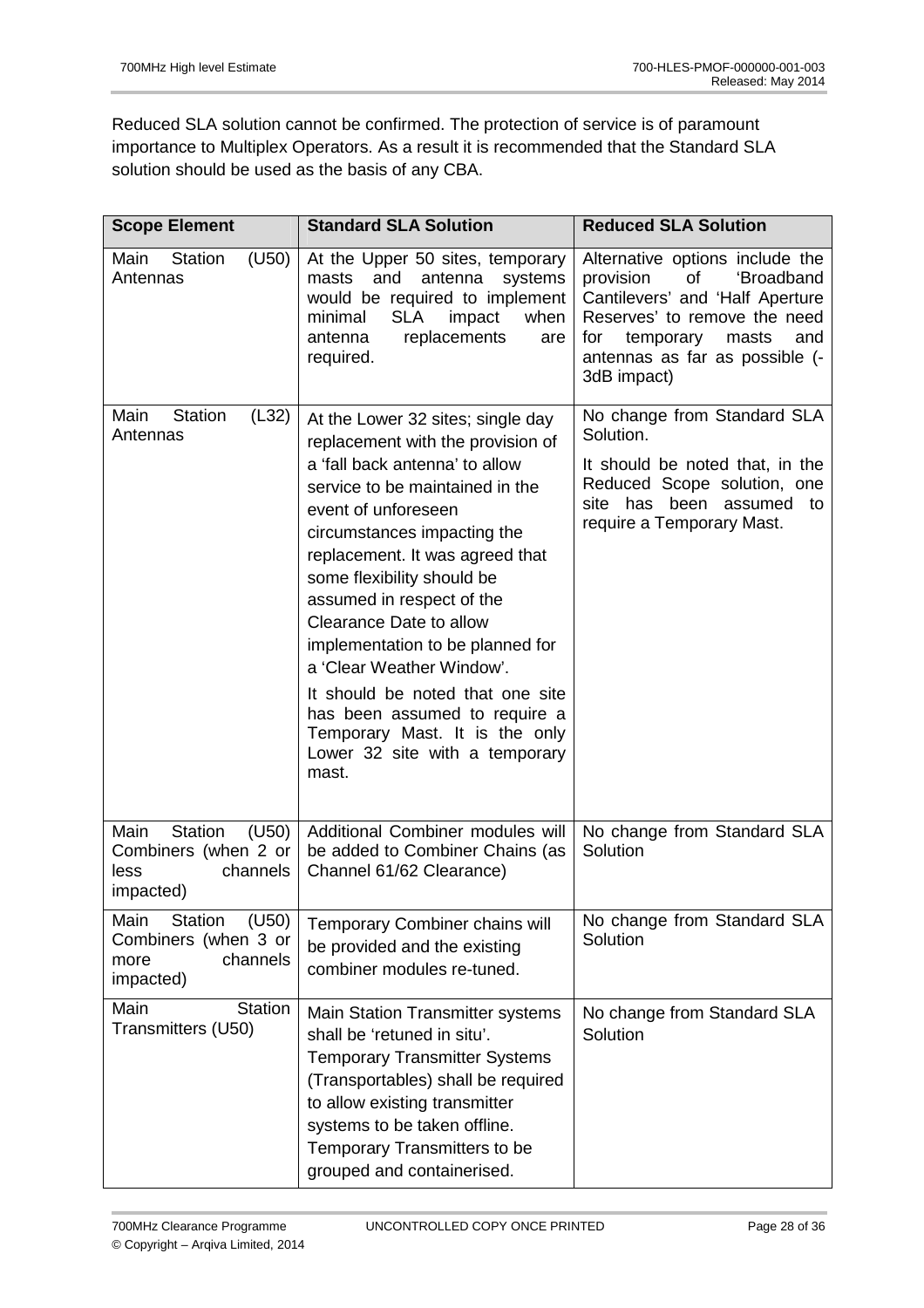| <b>Scope Element</b>                                | <b>Standard SLA Solution</b>                                                                                                                                                                                  | <b>Reduced SLA Solution</b>             |  |  |
|-----------------------------------------------------|---------------------------------------------------------------------------------------------------------------------------------------------------------------------------------------------------------------|-----------------------------------------|--|--|
|                                                     |                                                                                                                                                                                                               |                                         |  |  |
| Main Stations (L32)                                 | Transportable<br>transmitter<br>and<br>combiner systems in order to<br>maintain service.                                                                                                                      | No change from Standard SLA<br>Solution |  |  |
| COM DVB-T2<br>Conversion                            | Installation of DVB-T / T2<br>modulators into permanent<br>transmitter systems at 80 sites for<br>3 COM multiplexes ahead of the<br>Clearance Event.                                                          | No change from Standard SLA<br>Solution |  |  |
| <b>COM SFN</b>                                      | Installation of GPS receivers, T2<br><b>Gateways and Transport Stream</b><br>Analysers.                                                                                                                       | No change from Standard SLA<br>Solution |  |  |
| <b>PSB SFN</b>                                      | Installation of the GPS receivers,<br>line feeds to replace RBL back<br>up, installation of T2 Gateways.                                                                                                      | No change from Standard SLA<br>Solution |  |  |
| <b>Service Continuity</b>                           | Allowance only at this stage until<br>the full scope of antenna works is<br>defined and individual site<br>assessment can be carried out.                                                                     | No change from Standard SLA<br>Solution |  |  |
| <b>Transition and</b><br><b>Consequential Works</b> | Allowance only at this stage until<br>the spectrum plan and roll-out<br>order is further defined.                                                                                                             | No change from Standard SLA<br>Solution |  |  |
| Relays                                              | All sites will need to be visited on<br>day of any main station channel<br>changes. Relays which are<br>associated with Main Stations<br>which are not changing frequency<br>are also factored into the plan. | No change from Standard SLA<br>Solution |  |  |

The 700MHz Clearance Programme 'High Level Estimate' is made up of the following elements:

- Main station antenna works, including temporary masts and antennas.
- Main station groundworks (civils, power, system integration and RF feeders)
- Main station temporary transmitters (transportables)
- Main station temporary combiners
- Relays transmit antennas; RBL antennas and site modification works
- Service continuity provision
- Transition issues and consequential works
- Other scope (Legal fees; IT development; Test equipment logistics; On-site security)
- Design assessment costs (Antenna assessments helitests, modelling and works tests)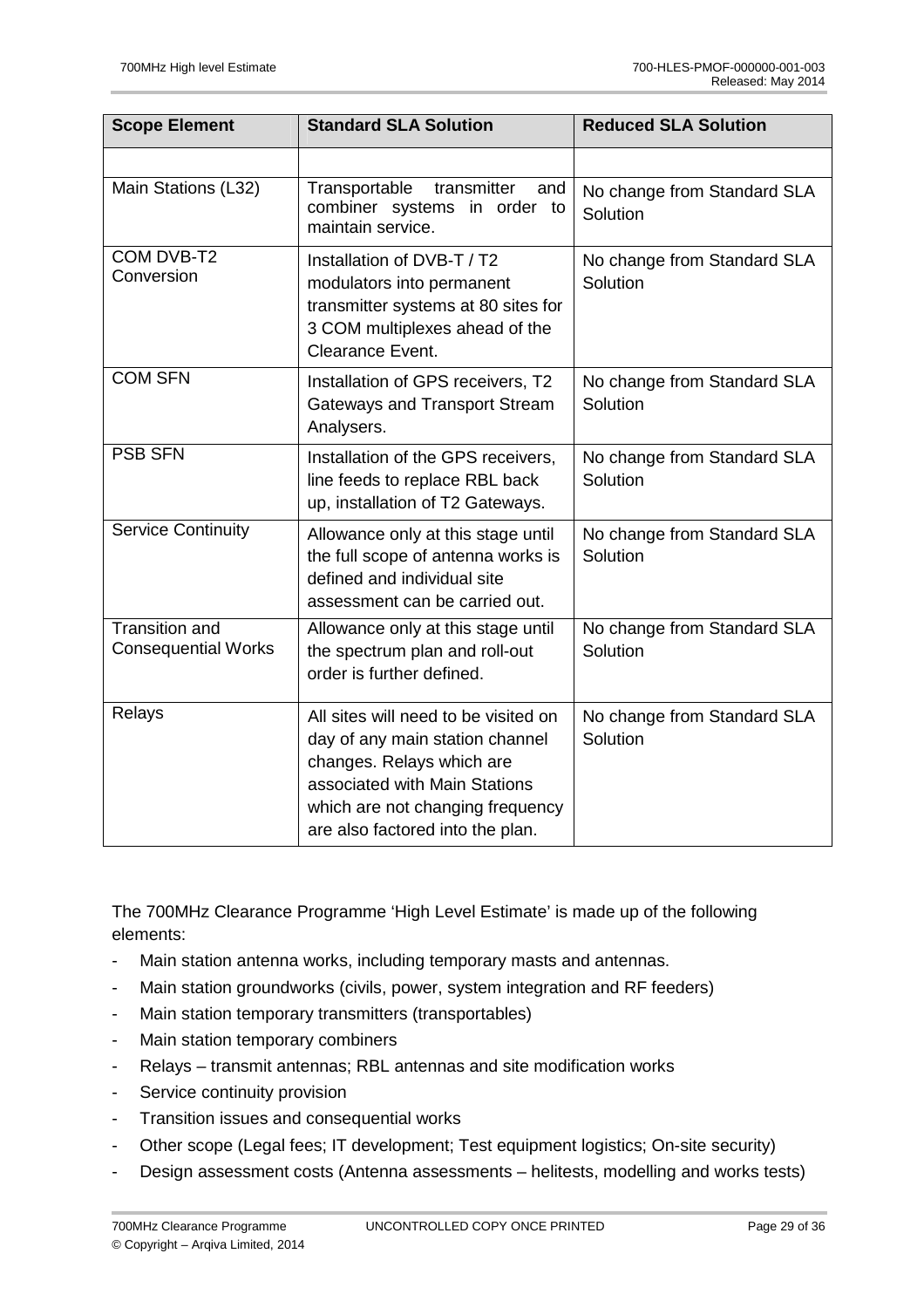Argiva Commercial & Finance and Technical Labour

The key estimate assumptions are:

- All figures are presented in 2013 prices and are subject to annual RPI indexation.
- The Ofcom grant application, reconciliation and reporting requirements are the same as 800MHz Clearance
- No DUK/Broadcaster/Ofcom or Consumer costs are included.
- The cost estimate is based on comparison of the likely 700MHz scope to the actual costs incurred for similar work on DSO and 800MHz Clearance.

| <b>Reduced SLA</b><br>Solution | Total (£M) |
|--------------------------------|------------|
| SINGLE HOP                     | 310        |
| <b>PSB MFN COM SFN</b>         | 360        |

NB. All figures are presented in 2013 real prices and are subject to annual RPI indexation.

Other costs would arise in respect of Local TV and the T2 delta as for the 'Standard SLA Solution'.

## **13 Recommendation for Preparation Works**

### **13.1 Technical and Programme**

In order to increase the likelihood of achieving the delivery timetable contemplated herein, Argiva makes the following recommendations for further work:

### - **Development of a 700MHz Clearance Engineering Principles document(s)**

A key lesson learned from the 800MHz Clearance programme was that the agreement of Engineering Principles at the start of the programme with Multiplex Operators facilitated a smoother approval process for the site designs. The high level engineering principles underpinned the site specific modification documents that followed through the design phase and minimised variations in terms of methodology. If there were deviations from the principles then these were highlighted at the design document presentation with the Multiplex Operators.

Engineering Principles document(s) are envisaged which would cover the following areas as a minimum: antenna design and implementation; combiner module installation and retunes; transmitter retuning; telemetry and service reporting considerations. These considerations would include the impact on SLA and redundancy at each step of the implementation process and would need signing-off by the Multiplex Operators prior to proceeding with site-by-site design.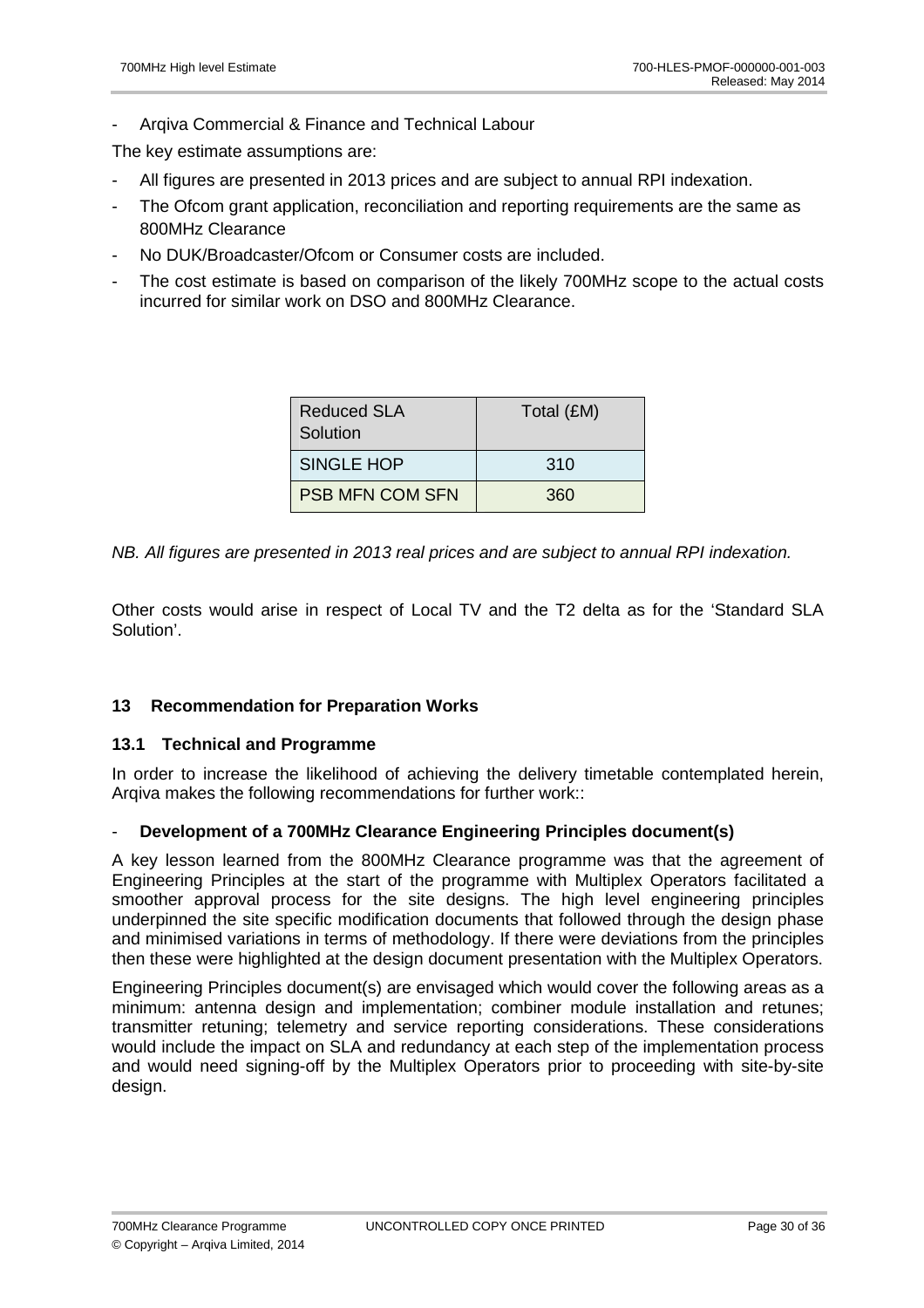Engineering Principles document(s) would be required in respect of Main Stations and Relays station modifications.

### - **Antenna Assessment**

Antenna Analysis will need to be carried out involving the original supplier. Discussion of those results with Multiplex Operators will needs to take place as soon as possible to scope the minimum requirements of any 700 MHz Clearance antenna modification process.

The following steps are proposed:

### • **Existing antennas**

i) Consult with antenna suppliers to obtain information relating to existing antennas. Such work to include; antenna gains and return loss issues at new channels and the half antenna capability of antennas.

ii) Collate all of the data (including existing works test/ Helicopter tests) and publish a draft Initial Pattern Assessment (IPA).

The IPA would include proposals related to the potential replacement or modification of existing antennas.

Post-Clearance coverage assessments shall also be required at some point to be agreed based upon then existing frequency assumptions.

### • **New Replacement Antennas**

i) It is recommended that more detailed discussions commence with suppliers and installers as soon as possible to scope the scale and potential duration of a 700MHz antenna replacement programme. This would be based on the antenna assessments herein and would be refined over time as the plan matures and more detailed analysis takes place.

ii) More detailed feasibility studies in respect of the provision of 'Broadband Antenna Systems' are also recommended to commence as soon as possible to better understand available options.

### - **Service Continuity**

As part of the site specific antenna assessments, the potential impact on other services needs to be reviewed to give a better indication of service continuity requirements and highlight any particular planned works issues. This will help to start early discussions with radio and other customers to determine the likelihood of obtaining planned works approval. If there are difficulties then alternate solutions can be developed.

During the 2014 feasibility study, it may be possible to identify work which could commence in 2015 to facilitate a 700 MHz Clearance Programme. This work can proceed in advance of a frequency plan being available by focussing efforts on stations currently operating in the 700 MHz band.

### - **Planning and Land Acquisition Assessment**

Activities need to commence at any sites which could require a temporary mast to allow the possibility of Clearance Events taking place in 2019. This work would focus on the design requirements of the temporary mast and antennas, which would be designed to the current frequencies, in order to allow the site acquisition and Local Authority Planning process to start in 2015.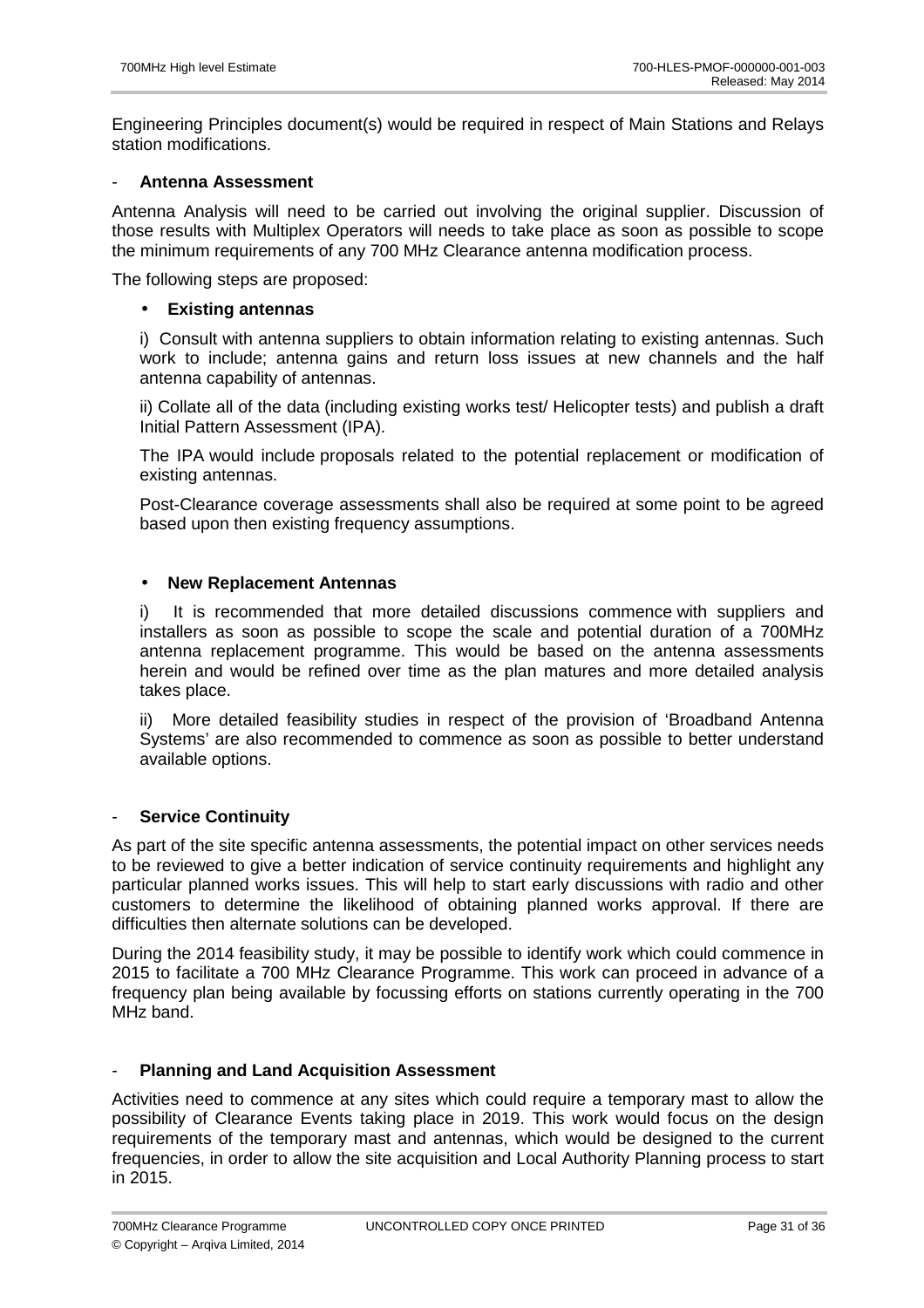In parallel to the antenna assessment it is proposed to carry out desktop assessments of the likely planning and land acquisition issues that will be encountered with proposed temporary mast and antenna systems. This information will assist in making informed decisions about the likely antenna solution at sites.

The following priority would be followed:

Priority 1: The sites where antenna replacement is expected to be required leading to the provision of a temporary mast.

Priority 2: Remaining Main Stations where frequency changes will take place but an antenna replacement requirement has not been identified at this time. Such sites may require antenna replacement in the event of detailed antenna analysis and, as a result, the possibility of a Dual Mast solution exists.

Priority 3: Remaining Main Stations where there is NO frequency change under the current frequency plans and, as a result, the possibility of antenna replacement requirement has not been considered. Since no frequency plan has been ratified or agreed and is subject to International Co-Ordination the possibility of frequency modification at all main stations remains. Such sites may require antenna replacement in the event of detailed antenna analysis and, as a result, the possibility of a Dual Mast solution exists.

### - **Structural Assessment**

In parallel to the antenna assessment it is proposed to carry out desktop assessments of the structural impact of the proposed antenna solutions. This includes the replacement or modification works of the existing permanent antenna and potential temporary antennas on existing masts.

## **Site Modification Works**

Based on the recent experience on DSO and 800 MHz Clearance it is proposed to carry out desktop site modification design work. The main focus of this work would be to check whether there is sufficient space available on sites to house the containers required for the transportables and temporary combiners.

## - **Site High Voltage (HV) Power Supply**

In the HLE it has been assumed that the HV power supply to site has sufficient capacity to support the 700MHz Clearance Programme. This is a reasonable assumption and major upgrade works by the Regional Electricity Companies (REC) are not expected to be required. However, an assessment should be carried out as the time and costs associated with REC works could be significant.

## - **Transportable Specification**

The proposal for transportables on 700MHz Clearance is not the same as implemented on 800MHz Clearance, i.e. not like-for-like architecture. This proposal needs further investigation with suppliers to validate the assumptions and develop a reliable transmission system that gives the Multiplex Operators confidence in the proposal; this can then form part of the Engineering Principles document.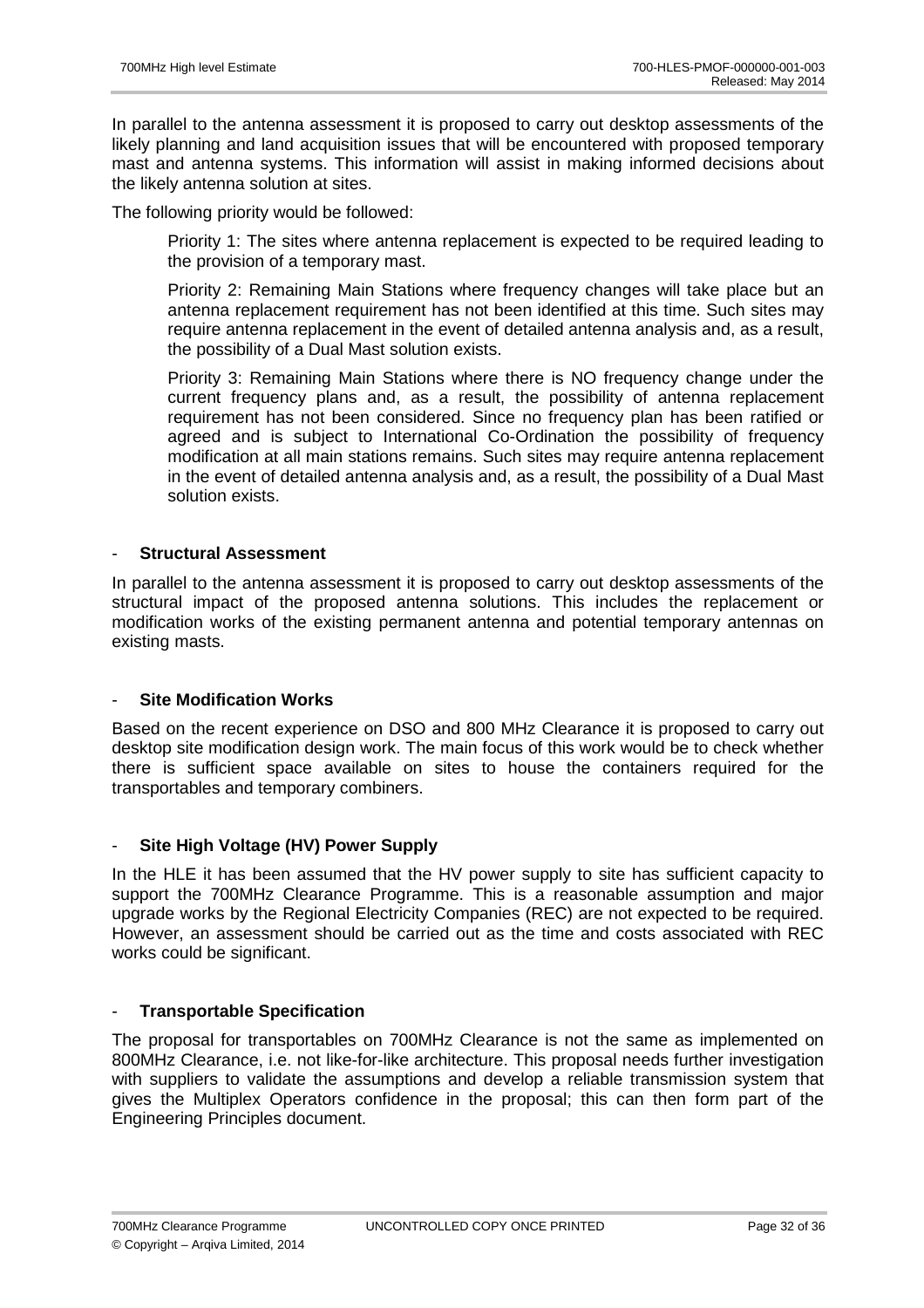### - **Local TV and New HD Multiplexes**

It is not possible to predict with certainty the impact on Local TV until the spectrum plan is more mature., The impact on the New HD Multiplexes can be further assessed to determine if there are any additional costs required to maintain the New HD Multiplex services as a result of any proposed antenna modification or replacement proposals.

### - **DVB T2 Transition**

An early decision on adoption of DVB-T2 would allow Arqiva to engage with suppliers. This would also allow efficient scoping and design of a combined Clearance and DVB-T2 conversion programme by defining requirements at an early stage.

In the event that the PSBs are required to adopt DVB-T2, there are a number of issues which need further consideration relating to the use of SFNs for the relays. Arqiva would recommend that work takes place as soon as possible to investigate issues and potential solutions related to the provision of SFN T2 networks.

### **13.2 Resource and Programme Considerations**

Based on the antenna and temporary mast assessment, the contractor resource capacity can be reviewed with key suppliers to better detail the implementation works and overall programme duration. The additional information will give a better view of the programme critical path and key focus sites which are complex in nature.

The recommendations for early works are on the basis that antenna installation programmes can take 4 years to complete where a temporary mast is required, and therefore would need to be progressed in 2015 to allow Clearance Events in 2019. If this work is delayed until a formal decision to proceed with 700 MHz Clearance is provided, there will be a subsequent delay to the actual Clearance of spectrum if temporary masts are required.

### **13.3 Commercial**

Arqiva has assumed the commercial arrangements are similar to those deployed for the 800MHz Clearance programme. In particular, it has been assumed that there will be a similar Grant Approval process, with similar reporting and reconciliation requirements. We recommend that the detailed scope for these activities is agreed in order that we may better estimate the Commercial and Finance labour element of this HLE.

### **14 Caveats and Assumptions**

Technical caveats and assumptions can be found in Appendix B and will be used as an action list through the development of the 700MHz Clearance Programme. Any changes in these underlying assumptions will have an impact on the scope, duration and cost of the programme.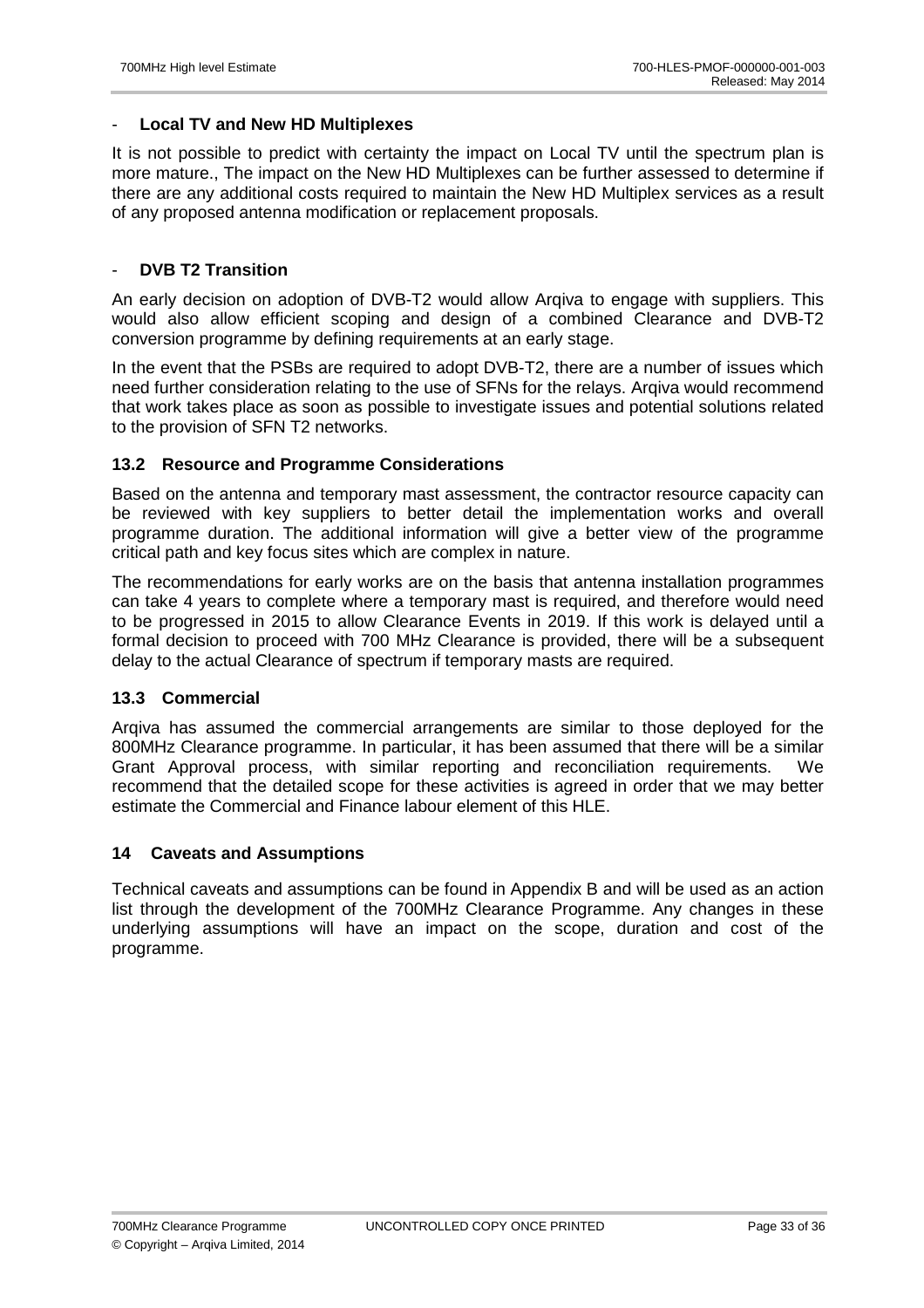# **Appendix A – Indicative Overall Programme Plan**

|                                                     | 2013 | 2014   | 2015      | 2016     | 2017   | 2018   | 2019   | 2020   | 2021   | 2022   |
|-----------------------------------------------------|------|--------|-----------|----------|--------|--------|--------|--------|--------|--------|
|                                                     |      | Year 1 | Year $21$ | Year $3$ | Year 4 | Year 5 | Year 6 | Year 7 | Year 8 | Year 9 |
|                                                     |      |        |           |          |        |        |        |        |        |        |
|                                                     |      |        |           |          |        |        |        |        |        |        |
| <b>Technical Design &amp; Planning (Structures)</b> |      |        |           |          |        |        |        |        |        |        |
|                                                     |      |        |           |          |        |        |        |        |        |        |
| <b>Site Acquisition &amp; Planning</b>              |      |        |           |          |        |        |        |        |        |        |
| <b>Temporary Mast Build</b>                         |      |        |           |          |        |        |        |        |        |        |
|                                                     |      |        |           |          |        |        |        |        |        |        |
| Temporary Antenna Installation                      |      |        |           |          |        |        |        |        |        |        |
|                                                     |      |        |           |          |        |        |        |        |        |        |
| Main Mast - Antenna Replacement                     |      |        |           |          |        |        |        |        |        |        |
|                                                     |      |        |           |          |        |        |        |        |        |        |
| <b>Clearance Event</b>                              |      |        |           |          |        |        |        |        |        |        |
| Dismantling of Temporary Mast & Antennas            |      |        |           |          |        |        |        |        |        |        |
|                                                     |      |        |           |          |        |        |        |        |        |        |
|                                                     |      |        |           |          |        |        |        |        |        |        |



Indicates expected date of availability of Frequency Plan (Main Stations).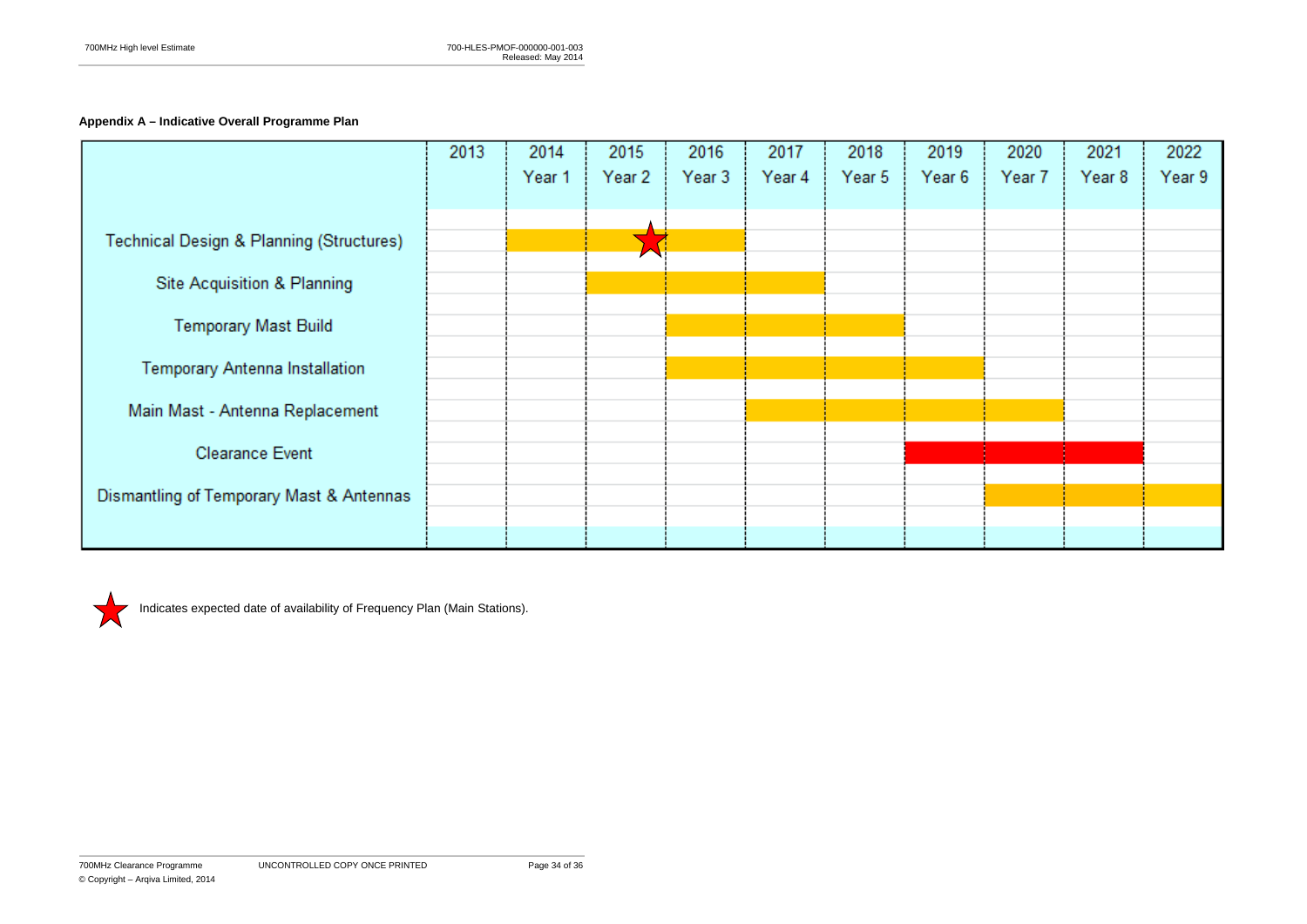uld lead to a direct impact on the antennas and a<br>enna works. This would lead to a change in the

### **Appendix B – Technical Caveats and Assumptions**

uld lead to a direct impact on the antennas and a change in the required scope of antenna works. This would lead to a change in the

rder will vary the potential levels of interference between sites and lead to consequential works. Changes in the sequence/dates will lead nitter requirements and the labour resource profile.

bility is not available then additional provisions shall need to be made to maximise the likelihood of achieving Clearance at a given (fixed)

> works shall have a direct impact on the number of resource profile.

thod of implementation would require a review of ated costs.

ntify additional antenna modification requirements.<br>of antennas requiring modification) shall have a of 700MHz Clearance Programme.

onal land and/or planning permission at certain site<br>› to implement a Dual Mast solution at such sites. olution (impacting the costs and duration of the

Is have allowed sites to be identified where has been used as the basis of the analysis to blacing. Changes to the plans (or adoption of an damental base of the antenna analysis and, as a oviding a temporary structure is recommended to

ne requirement to replace an antenna has been

| <b>Title</b>                                           | <b>Issue</b>                                                                                                                                                                                                                                                                                                                                                                                                                               | <b>Potential Consequences</b>                                                                                                                                                                                                                                      |
|--------------------------------------------------------|--------------------------------------------------------------------------------------------------------------------------------------------------------------------------------------------------------------------------------------------------------------------------------------------------------------------------------------------------------------------------------------------------------------------------------------------|--------------------------------------------------------------------------------------------------------------------------------------------------------------------------------------------------------------------------------------------------------------------|
| <b>700MHz Clearance</b>                                |                                                                                                                                                                                                                                                                                                                                                                                                                                            |                                                                                                                                                                                                                                                                    |
| International<br>$Co-$<br>Ordination                   | International Co-Ordination is yet to be agreed / finalised. The co-ordination requirement may lead<br>to an impact and/or revision of the frequency plan or the adoption of an alternative plan.                                                                                                                                                                                                                                          | Alterations to the Frequency Plan could<br>change in the required scope of anten<br>scope, duration and cost of works.                                                                                                                                             |
| <b>Frequency Plan</b>                                  | Assessment of the frequency plans under consideration herein may lead to issues which could<br>result in the adoption of an alternative Frequency Plan.<br>It has been assumed that Frequency Plan lockdown would occur (to the extent required) in 2015 to<br>allow antenna designs to be finalised from January 2016.                                                                                                                    | Alterations to the Frequency Plan could<br>change in the required scope of anten<br>scope, duration and cost of works.                                                                                                                                             |
| <b>Rollout Order</b>                                   | A notional sequence and station order has been assumed.                                                                                                                                                                                                                                                                                                                                                                                    | Alteration/refinement of the rollout order<br>between sites and lead to consequential<br>to a change in the transportable transmit                                                                                                                                 |
| <b>Clearance Dates</b>                                 | Flexibility has been assumed in respect of Clearance dates to allow some scope for movement in<br>the event of any implementation issues. This shall also be required in respect of the replacement<br>Lower 32 antenna systems (where a single day antenna replacement at Clearance shall be<br>required). Clearance events may have to be delayed in the event of inclement weather to allow<br>such antenna replacements to take place. | In the event that Clearance date flexibilit<br>need to be made to maximise the likel<br>date.                                                                                                                                                                      |
| Pace of Clearance Events                               | A Clearance event has been assumed every two weeks with suspension around major sporting<br>events and the winter months.                                                                                                                                                                                                                                                                                                                  | Any variation in the pace of Clearance w<br>transportables required and the labour re                                                                                                                                                                              |
| Switch-Over<br>Clearance<br>Assumption                 | It has been assumed that main stations and their associated relays would undergo Clearance (and<br>T2 Transition if applicable) on the same date. The Clearance programme would be a series of 'main<br>station and associated relays' events.                                                                                                                                                                                             | Any requirement for an alternative metho<br>the proposed methodology and associate                                                                                                                                                                                 |
| Antenna Impact                                         | Antenna modification requirements are based upon a desktop assessment of antenna performance<br>against the Single Hop & PSB MFB COM SFN Frequency Plans.                                                                                                                                                                                                                                                                                  | Detailed antenna assessment may ident<br>The scope of antenna works (number of<br>direct impact on the scope and scale of 7                                                                                                                                        |
| <b>Dual Mast Solution</b>                              | Implementation of the Dual Mast solution at a site shall require the provision of a Temporary Mast<br>and, therefore, shall rely on acquisition of land and planning permission.                                                                                                                                                                                                                                                           | It may not be possible to secure addition<br>and, as a result, it may not be possible to<br>Under such circumstances a revised solu<br>programme) would be required.                                                                                               |
| <b>Sites where Temporary</b><br>Masts may be required. | Under the Standard SLA solution all sites (where antenna works are required) would be provided<br>with a temporary mast. As stated above the feasibility of providing such a temporary structure at<br>any site is to be confirmed.                                                                                                                                                                                                        | The current provisional frequency plans<br>frequency changes would occur. This ha<br>identify antennas which might need repla<br>alternative plan) would change the funda<br>result, the feasibility or otherwise of prov<br>take place at all main station sites. |
|                                                        |                                                                                                                                                                                                                                                                                                                                                                                                                                            | The following priority would be followed:                                                                                                                                                                                                                          |
|                                                        |                                                                                                                                                                                                                                                                                                                                                                                                                                            | Priority 1: The sites where the                                                                                                                                                                                                                                    |